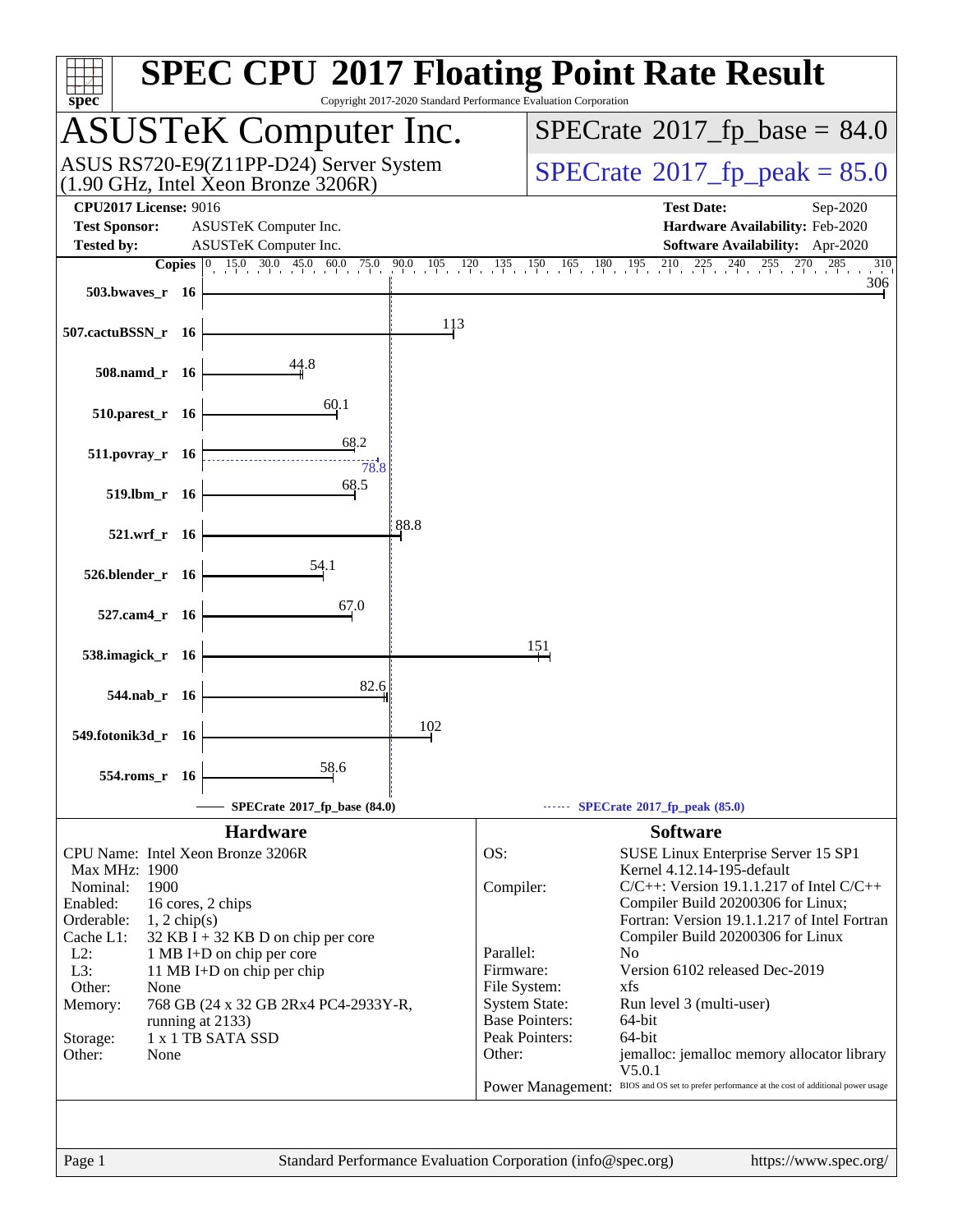

Copyright 2017-2020 Standard Performance Evaluation Corporation

## ASUSTeK Computer Inc.

ASUS RS720-E9(Z11PP-D24) Server System<br>(1.90 GHz, Intel Xeon Bronze 3206R)

 $SPECTate@2017_fp\_base = 84.0$ 

#### $SPECTate@2017_fp\_peak = 85.0$

**[Test Sponsor:](http://www.spec.org/auto/cpu2017/Docs/result-fields.html#TestSponsor)** ASUSTeK Computer Inc. **[Hardware Availability:](http://www.spec.org/auto/cpu2017/Docs/result-fields.html#HardwareAvailability)** Feb-2020

**[CPU2017 License:](http://www.spec.org/auto/cpu2017/Docs/result-fields.html#CPU2017License)** 9016 **[Test Date:](http://www.spec.org/auto/cpu2017/Docs/result-fields.html#TestDate)** Sep-2020 **[Tested by:](http://www.spec.org/auto/cpu2017/Docs/result-fields.html#Testedby)** ASUSTeK Computer Inc. **[Software Availability:](http://www.spec.org/auto/cpu2017/Docs/result-fields.html#SoftwareAvailability)** Apr-2020

#### **[Results Table](http://www.spec.org/auto/cpu2017/Docs/result-fields.html#ResultsTable)**

|                                    | <b>Base</b>   |                |       |                | <b>Peak</b> |                |       |               |                |              |                |              |                |              |
|------------------------------------|---------------|----------------|-------|----------------|-------------|----------------|-------|---------------|----------------|--------------|----------------|--------------|----------------|--------------|
| <b>Benchmark</b>                   | <b>Copies</b> | <b>Seconds</b> | Ratio | <b>Seconds</b> | Ratio       | <b>Seconds</b> | Ratio | <b>Copies</b> | <b>Seconds</b> | <b>Ratio</b> | <b>Seconds</b> | <b>Ratio</b> | <b>Seconds</b> | <b>Ratio</b> |
| 503.bwayes_r                       | 16            | 525            | 306   | 524            | 306         | 524            | 306   | 16            | 525            | 306          | 524            | 306          | 524            | 306          |
| 507.cactuBSSN r                    | 16            | 180            | 113   | 180            | <b>113</b>  | 180            | 113   | 16            | 180            | 113          | <b>180</b>     | <b>113</b>   | 180            | 113          |
| $508$ .namd $r$                    | 16            | 339            | 44.8  | 347            | 43.8        | 339            | 44.8  | 16            | 339            | 44.8         | 347            | 43.8         | 339            | 44.8         |
| 510.parest_r                       | 16            | 696            | 60.1  | 695            | 60.2        | 696            | 60.1  | 16            | 696            | 60.1         | 695            | 60.2         | 696            | 60.1         |
| 511.povray_r                       | 16            | 548            | 68.2  | 548            | 68.2        | 548            | 68.2  | 16            | 474            | 78.8         | 474            | 78.8         | 475            | 78.6         |
| 519.lbm r                          | 16            | 248            | 68.1  | 246            | 68.5        | 246            | 68.5  | 16            | 248            | 68.1         | 246            | 68.5         | 246            | 68.5         |
| $521$ .wrf r                       | 16            | 404            | 88.8  | 402            | 89.1        | 404            | 88.7  | 16            | 404            | 88.8         | 402            | 89.1         | 404            | 88.7         |
| 526.blender_r                      | 16            | 451            | 54.1  | 452            | 53.9        | 451            | 54.1  | 16            | 451            | 54.1         | 452            | 53.9         | 451            | 54.1         |
| 527.cam4 r                         | 16            | 418            | 66.9  | 418            | 67.0        | 418            | 67.0  | 16            | 418            | 66.9         | 418            | 67.0         | 418            | 67.0         |
| 538.imagick_r                      | 16            | 264            | 151   | 264            | 151         | 255            | 156   | 16            | 264            | 151          | 264            | <b>151</b>   | 255            | 156          |
| $544$ .nab_r                       | 16            | 326            | 82.6  | 325            | 82.9        | 331            | 81.3  | 16            | 326            | 82.6         | 325            | 82.9         | 331            | 81.3         |
| 549.fotonik3d r                    | 16            | 609            | 102   | 609            | 102         | 607            | 103   | 16            | 609            | 102          | 609            | <b>102</b>   | 607            | 103          |
| 554.roms r                         | 16            | 434            | 58.6  | 433            | 58.7        | 434            | 58.6  | 16            | 434            | 58.6         | 433            | 58.7         | 434            | 58.6         |
| $SPECrate^{\otimes}2017$ fp base = |               |                | 84.0  |                |             |                |       |               |                |              |                |              |                |              |

**[SPECrate](http://www.spec.org/auto/cpu2017/Docs/result-fields.html#SPECrate2017fppeak)[2017\\_fp\\_peak =](http://www.spec.org/auto/cpu2017/Docs/result-fields.html#SPECrate2017fppeak) 85.0**

Results appear in the [order in which they were run.](http://www.spec.org/auto/cpu2017/Docs/result-fields.html#RunOrder) Bold underlined text [indicates a median measurement.](http://www.spec.org/auto/cpu2017/Docs/result-fields.html#Median)

#### **[Compiler Notes](http://www.spec.org/auto/cpu2017/Docs/result-fields.html#CompilerNotes)**

The inconsistent Compiler version information under Compiler Version section is due to a discrepancy in Intel Compiler. The correct version of C/C++ compiler is: Version 19.1.1.217 Build 20200306 Compiler for Linux

The correct version of Fortran compiler is: Version 19.1.1.217 Build 20200306 Compiler for Linux

#### **[Submit Notes](http://www.spec.org/auto/cpu2017/Docs/result-fields.html#SubmitNotes)**

 The numactl mechanism was used to bind copies to processors. The config file option 'submit' was used to generate numactl commands to bind each copy to a specific processor. For details, please see the config file.

#### **[Operating System Notes](http://www.spec.org/auto/cpu2017/Docs/result-fields.html#OperatingSystemNotes)**

 Stack size set to unlimited using "ulimit -s unlimited" OS set to performance mode via cpupower frequency-set -g performance

#### **[Environment Variables Notes](http://www.spec.org/auto/cpu2017/Docs/result-fields.html#EnvironmentVariablesNotes)**

```
Environment variables set by runcpu before the start of the run:
LD_LIBRARY_PATH = "/191u1/lib/intel64:/191u1/je5.0.1-64"
MALLOC_CONF = "retain:true"
```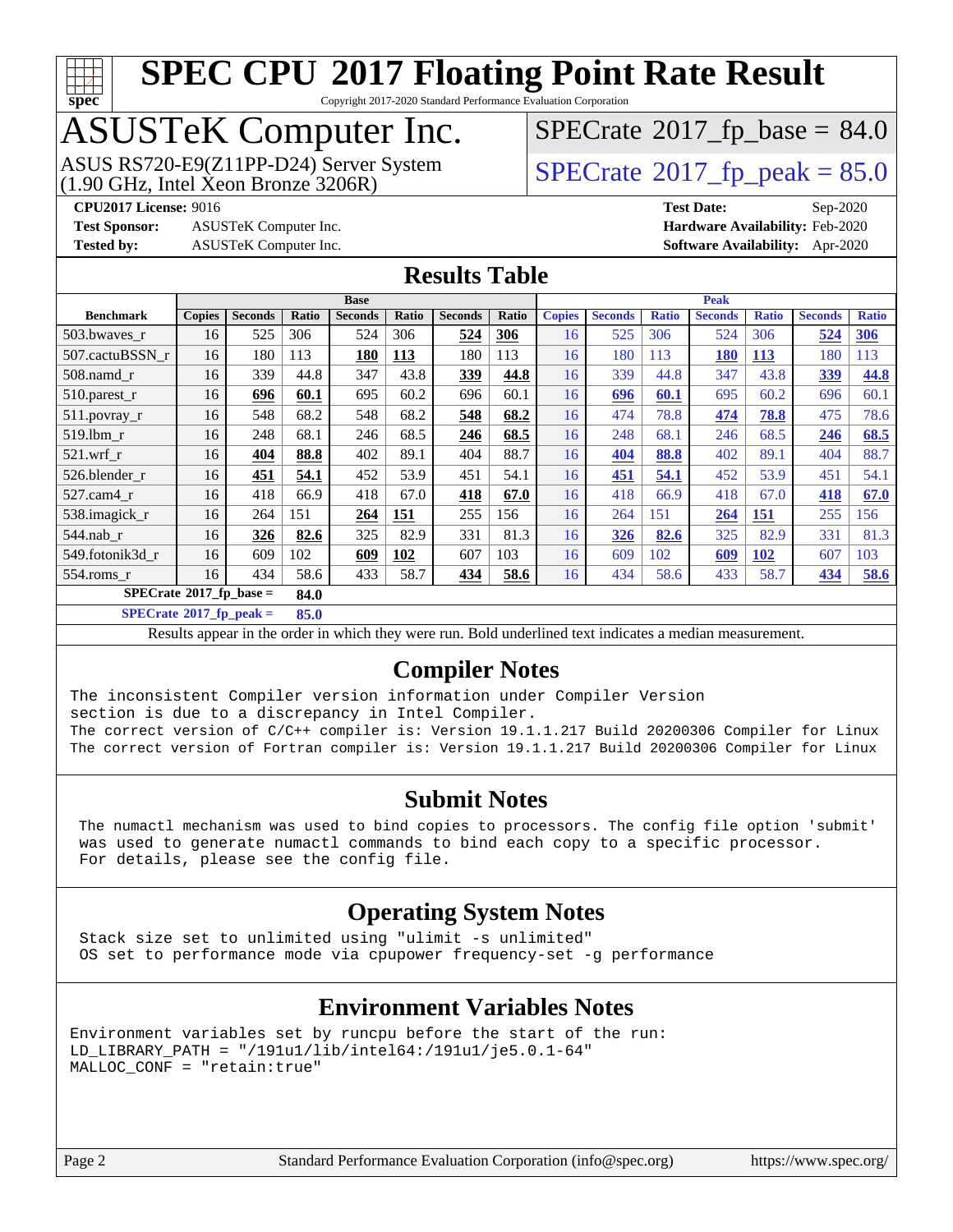

Copyright 2017-2020 Standard Performance Evaluation Corporation

## ASUSTeK Computer Inc.

(1.90 GHz, Intel Xeon Bronze 3206R) ASUS RS720-E9(Z11PP-D24) Server System  $\boxed{\text{SPECrate}^{\circ}2017\_fp\_peak = 85.0}$  $\boxed{\text{SPECrate}^{\circ}2017\_fp\_peak = 85.0}$  $\boxed{\text{SPECrate}^{\circ}2017\_fp\_peak = 85.0}$ 

 $SPECTate@2017_fp\_base = 84.0$ 

**[Test Sponsor:](http://www.spec.org/auto/cpu2017/Docs/result-fields.html#TestSponsor)** ASUSTeK Computer Inc. **[Hardware Availability:](http://www.spec.org/auto/cpu2017/Docs/result-fields.html#HardwareAvailability)** Feb-2020 **[Tested by:](http://www.spec.org/auto/cpu2017/Docs/result-fields.html#Testedby)** ASUSTeK Computer Inc. **[Software Availability:](http://www.spec.org/auto/cpu2017/Docs/result-fields.html#SoftwareAvailability)** Apr-2020

**[CPU2017 License:](http://www.spec.org/auto/cpu2017/Docs/result-fields.html#CPU2017License)** 9016 **[Test Date:](http://www.spec.org/auto/cpu2017/Docs/result-fields.html#TestDate)** Sep-2020

#### **[General Notes](http://www.spec.org/auto/cpu2017/Docs/result-fields.html#GeneralNotes)**

 Binaries compiled on a system with 1x Intel Core i9-7980XE CPU + 64GB RAM memory using Redhat Enterprise Linux 8.0 Transparent Huge Pages enabled by default Prior to runcpu invocation Filesystem page cache synced and cleared with: sync; echo 3> /proc/sys/vm/drop\_caches runcpu command invoked through numactl i.e.: numactl --interleave=all runcpu <etc>

NA: The test sponsor attests, as of date of publication, that CVE-2017-5754 (Meltdown) is mitigated in the system as tested and documented. Yes: The test sponsor attests, as of date of publication, that CVE-2017-5753 (Spectre variant 1) is mitigated in the system as tested and documented. Yes: The test sponsor attests, as of date of publication, that CVE-2017-5715 (Spectre variant 2) is mitigated in the system as tested and documented.

The jemalloc library was configured and built at default for 32bit (i686) and 64bit (x86\_64) targets; built with the RedHat Enterprise 7.5, and the system compiler gcc 4.8.5; sources available from jemalloc.net or <https://github.com/jemalloc/jemalloc/releases>

#### **[Platform Notes](http://www.spec.org/auto/cpu2017/Docs/result-fields.html#PlatformNotes)**

BIOS Configuration: VT-d = Disabled Patrol Scrub = Disabled ENERGY\_PERF\_BIAS\_CFG mode = performance Engine Boost =  $Level3(Max)$ LLC dead line allc = Disabled SR-IOV Support = Disabled CSM Support = Disabled

 Sysinfo program /191u1/bin/sysinfo Rev: r6365 of 2019-08-21 295195f888a3d7edb1e6e46a485a0011 running on linux-628j Sun Sep 20 16:21:05 2020

 SUT (System Under Test) info as seen by some common utilities. For more information on this section, see <https://www.spec.org/cpu2017/Docs/config.html#sysinfo>

 From /proc/cpuinfo model name : Intel(R) Xeon(R) Bronze 3206R CPU @ 1.90GHz 2 "physical id"s (chips)

**(Continued on next page)**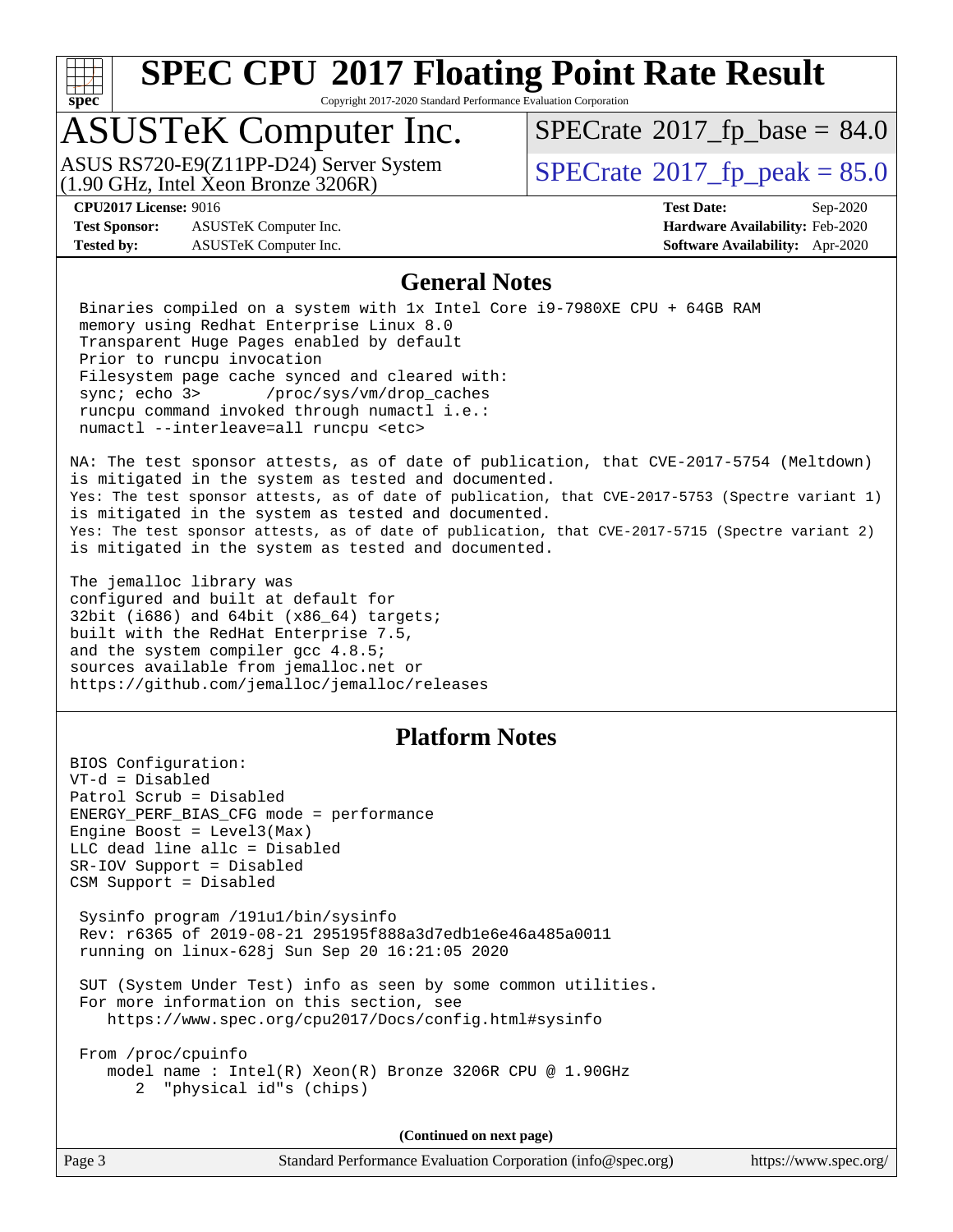

Copyright 2017-2020 Standard Performance Evaluation Corporation

## ASUSTeK Computer Inc.

(1.90 GHz, Intel Xeon Bronze 3206R) ASUS RS720-E9(Z11PP-D24) Server System  $\vert$  [SPECrate](http://www.spec.org/auto/cpu2017/Docs/result-fields.html#SPECrate2017fppeak)®[2017\\_fp\\_peak = 8](http://www.spec.org/auto/cpu2017/Docs/result-fields.html#SPECrate2017fppeak)5.0

 $SPECTate@2017_fp\_base = 84.0$ 

**[Test Sponsor:](http://www.spec.org/auto/cpu2017/Docs/result-fields.html#TestSponsor)** ASUSTeK Computer Inc. **[Hardware Availability:](http://www.spec.org/auto/cpu2017/Docs/result-fields.html#HardwareAvailability)** Feb-2020 **[Tested by:](http://www.spec.org/auto/cpu2017/Docs/result-fields.html#Testedby)** ASUSTeK Computer Inc. **[Software Availability:](http://www.spec.org/auto/cpu2017/Docs/result-fields.html#SoftwareAvailability)** Apr-2020

**[CPU2017 License:](http://www.spec.org/auto/cpu2017/Docs/result-fields.html#CPU2017License)** 9016 **[Test Date:](http://www.spec.org/auto/cpu2017/Docs/result-fields.html#TestDate)** Sep-2020

#### **[Platform Notes \(Continued\)](http://www.spec.org/auto/cpu2017/Docs/result-fields.html#PlatformNotes)**

 16 "processors" cores, siblings (Caution: counting these is hw and system dependent. The following excerpts from /proc/cpuinfo might not be reliable. Use with caution.) cpu cores : 8 siblings : 8 physical 0: cores 0 1 2 3 4 5 6 7 physical 1: cores 0 1 2 3 4 5 6 7 From lscpu: Architecture: x86\_64 CPU op-mode(s): 32-bit, 64-bit Byte Order: Little Endian Address sizes: 46 bits physical, 48 bits virtual CPU(s): 16 On-line CPU(s) list: 0-15 Thread(s) per core: 1 Core(s) per socket: 8 Socket(s): 2 NUMA node(s): 2 Vendor ID: GenuineIntel CPU family: 6 Model: 85 Model name: Intel(R) Xeon(R) Bronze 3206R CPU @ 1.90GHz Stepping: 7 CPU MHz: 1900.000 CPU max MHz: 1900.0000 CPU min MHz: 1000.0000 BogoMIPS: 3800.00 Virtualization: VT-x L1d cache: 32K L1i cache: 32K L2 cache: 1024K<br>
L3 cache: 11264K  $L3$  cache: NUMA node0 CPU(s): 0-7 NUMA node1 CPU(s): 8-15 Flags: fpu vme de pse tsc msr pae mce cx8 apic sep mtrr pge mca cmov pat pse36 clflush dts acpi mmx fxsr sse sse2 ss ht tm pbe syscall nx pdpe1gb rdtscp lm constant\_tsc art arch\_perfmon pebs bts rep\_good nopl xtopology nonstop\_tsc cpuid aperfmperf pni pclmulqdq dtes64 monitor ds\_cpl vmx smx est tm2 ssse3 sdbg fma cx16 xtpr pdcm pcid dca sse4\_1 sse4\_2 x2apic movbe popcnt tsc\_deadline\_timer aes xsave avx f16c rdrand lahf\_lm abm 3dnowprefetch cpuid\_fault epb cat\_l3 cdp\_l3 invpcid\_single intel\_ppin ssbd mba ibrs ibpb stibp ibrs\_enhanced tpr\_shadow vnmi flexpriority ept vpid fsgsbase tsc\_adjust bmi1 hle avx2 smep bmi2 erms invpcid rtm cqm mpx rdt\_a avx512f avx512dq rdseed adx smap clflushopt clwb intel\_pt avx512cd avx512bw avx512vl xsaveopt xsavec xgetbv1 xsaves cqm\_llc cqm\_occup\_llc cqm\_mbm\_total cqm\_mbm\_local dtherm arat pln pts hwp hwp\_act\_window hwp\_epp hwp\_pkg\_req pku ospke avx512\_vnni md\_clear flush\_l1d arch\_capabilities **(Continued on next page)**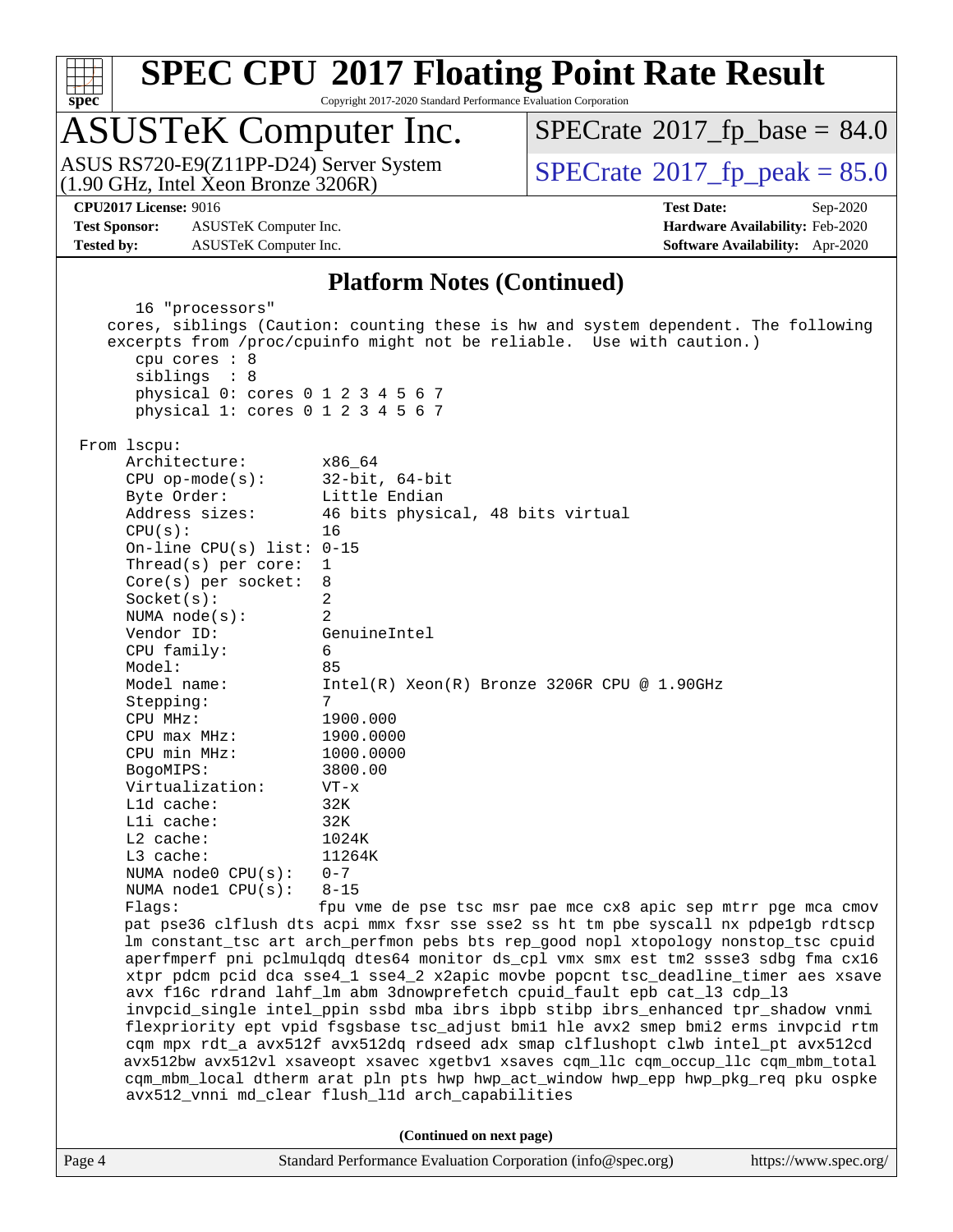

Copyright 2017-2020 Standard Performance Evaluation Corporation

### ASUSTeK Computer Inc.

(1.90 GHz, Intel Xeon Bronze 3206R) ASUS RS720-E9(Z11PP-D24) Server System  $\sqrt{\text{SPECrate}^{\otimes}2017\_fp\_peak} = 85.0$  $\sqrt{\text{SPECrate}^{\otimes}2017\_fp\_peak} = 85.0$  $\sqrt{\text{SPECrate}^{\otimes}2017\_fp\_peak} = 85.0$ 

 $SPECTate@2017_fp\_base = 84.0$ 

**[Test Sponsor:](http://www.spec.org/auto/cpu2017/Docs/result-fields.html#TestSponsor)** ASUSTeK Computer Inc. **[Hardware Availability:](http://www.spec.org/auto/cpu2017/Docs/result-fields.html#HardwareAvailability)** Feb-2020 **[Tested by:](http://www.spec.org/auto/cpu2017/Docs/result-fields.html#Testedby)** ASUSTeK Computer Inc. **[Software Availability:](http://www.spec.org/auto/cpu2017/Docs/result-fields.html#SoftwareAvailability)** Apr-2020

**[CPU2017 License:](http://www.spec.org/auto/cpu2017/Docs/result-fields.html#CPU2017License)** 9016 **[Test Date:](http://www.spec.org/auto/cpu2017/Docs/result-fields.html#TestDate)** Sep-2020

#### **[Platform Notes \(Continued\)](http://www.spec.org/auto/cpu2017/Docs/result-fields.html#PlatformNotes)**

 /proc/cpuinfo cache data cache size : 11264 KB From numactl --hardware WARNING: a numactl 'node' might or might not correspond to a physical chip. available: 2 nodes (0-1) node 0 cpus: 0 1 2 3 4 5 6 7 node 0 size: 385588 MB node 0 free: 376262 MB node 1 cpus: 8 9 10 11 12 13 14 15 node 1 size: 387069 MB node 1 free: 382102 MB node distances: node 0 1 0: 10 21 1: 21 10 From /proc/meminfo MemTotal: 791201828 kB HugePages\_Total: 0 Hugepagesize: 2048 kB From /etc/\*release\* /etc/\*version\* os-release: NAME="SLES" VERSION="15-SP1" VERSION\_ID="15.1" PRETTY\_NAME="SUSE Linux Enterprise Server 15 SP1" ID="sles" ID\_LIKE="suse" ANSI\_COLOR="0;32" CPE\_NAME="cpe:/o:suse:sles:15:sp1" uname -a: Linux linux-628j 4.12.14-195-default #1 SMP Tue May 7 10:55:11 UTC 2019 (8fba516) x86\_64 x86\_64 x86\_64 GNU/Linux Kernel self-reported vulnerability status: CVE-2018-3620 (L1 Terminal Fault): Not affected Microarchitectural Data Sampling: Not affected CVE-2017-5754 (Meltdown): Not affected CVE-2018-3639 (Speculative Store Bypass): Mitigation: Speculative Store Bypass disabled via prctl and seccomp CVE-2017-5753 (Spectre variant 1): Mitigation: \_\_user pointer sanitization CVE-2017-5715 (Spectre variant 2): Mitigation: Enhanced IBRS, IBPB: conditional, **(Continued on next page)**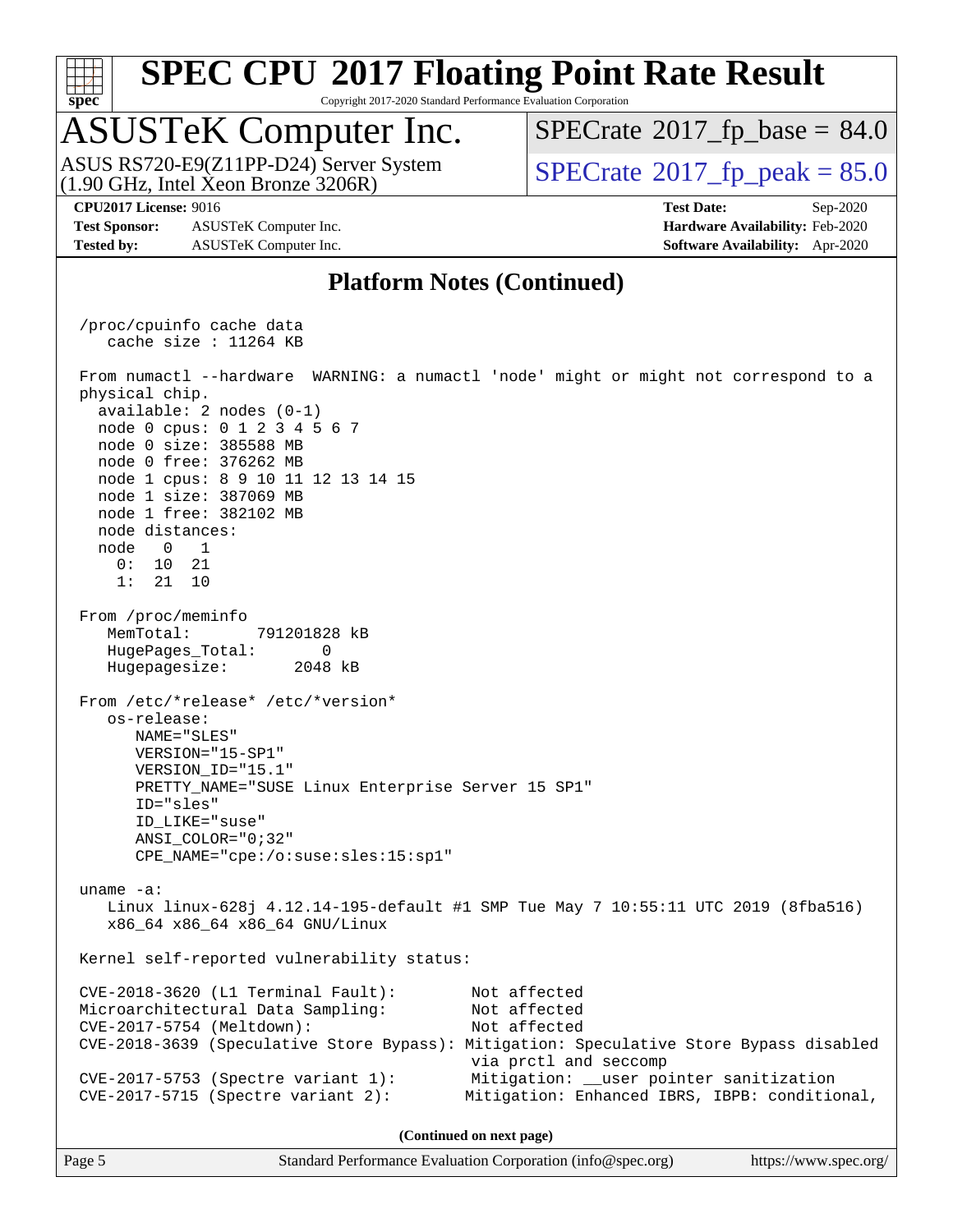

Copyright 2017-2020 Standard Performance Evaluation Corporation

## ASUSTeK Computer Inc.

 $(1.90 \text{ GHz}, \text{Intel } \hat{\text{X}}$ eon Bronze 3206R) ASUS RS720-E9(Z11PP-D24) Server System  $\boxed{\text{SPECrate}^{\circ}2017\_fp\_peak = 85.0}$  $\boxed{\text{SPECrate}^{\circ}2017\_fp\_peak = 85.0}$  $\boxed{\text{SPECrate}^{\circ}2017\_fp\_peak = 85.0}$ 

 $SPECTate@2017_fp\_base = 84.0$ 

**[Test Sponsor:](http://www.spec.org/auto/cpu2017/Docs/result-fields.html#TestSponsor)** ASUSTeK Computer Inc. **[Hardware Availability:](http://www.spec.org/auto/cpu2017/Docs/result-fields.html#HardwareAvailability)** Feb-2020 **[Tested by:](http://www.spec.org/auto/cpu2017/Docs/result-fields.html#Testedby)** ASUSTeK Computer Inc. **[Software Availability:](http://www.spec.org/auto/cpu2017/Docs/result-fields.html#SoftwareAvailability)** Apr-2020

**[CPU2017 License:](http://www.spec.org/auto/cpu2017/Docs/result-fields.html#CPU2017License)** 9016 **[Test Date:](http://www.spec.org/auto/cpu2017/Docs/result-fields.html#TestDate)** Sep-2020

#### **[Platform Notes \(Continued\)](http://www.spec.org/auto/cpu2017/Docs/result-fields.html#PlatformNotes)**

RSB filling

run-level 3 Sep 18 23:26

 SPEC is set to: /191u1 Filesystem Type Size Used Avail Use% Mounted on /dev/sda4 xfs 932G 63G 869G 7% /

 From /sys/devices/virtual/dmi/id BIOS: American Megatrends Inc. 6102 12/05/2019 Vendor: ASUSTeK COMPUTER INC. Product: Z11PP-D24 Series Product Family: Server Serial: System Serial Number

 Additional information from dmidecode follows. WARNING: Use caution when you interpret this section. The 'dmidecode' program reads system data which is "intended to allow hardware to be accurately determined", but the intent may not be met, as there are frequent changes to hardware, firmware, and the "DMTF SMBIOS" standard. Memory:

24x Samsung M393A4K40CB2-CVF 32 GB 2 rank 2933

(End of data from sysinfo program)

#### **[Compiler Version Notes](http://www.spec.org/auto/cpu2017/Docs/result-fields.html#CompilerVersionNotes)**

| Page 6      | Standard Performance Evaluation Corporation (info@spec.org)                                                                                                                  | https://www.spec.org/ |
|-------------|------------------------------------------------------------------------------------------------------------------------------------------------------------------------------|-----------------------|
|             | (Continued on next page)                                                                                                                                                     |                       |
| $C++$ , $C$ | 511. povray $r(base)$ 526. blender $r(base, peak)$                                                                                                                           |                       |
|             | Intel(R) $C++$ Compiler for applications running on Intel(R) 64, Version 2021.1<br>NextGen Build 20200304<br>Copyright (C) 1985-2020 Intel Corporation. All rights reserved. |                       |
| $C++$       | 508. namd $r(base, peak)$ 510. parest $r(base, peak)$                                                                                                                        |                       |
|             | Intel(R) C Compiler for applications running on Intel(R) $64$ , Version 2021.1<br>NextGen Build 20200304<br>Copyright (C) 1985-2020 Intel Corporation. All rights reserved.  |                       |
| C           | 519.1bm r(base, peak) 538.imagick r(base, peak)<br>$544.nab_r(base, peak)$                                                                                                   |                       |
|             |                                                                                                                                                                              |                       |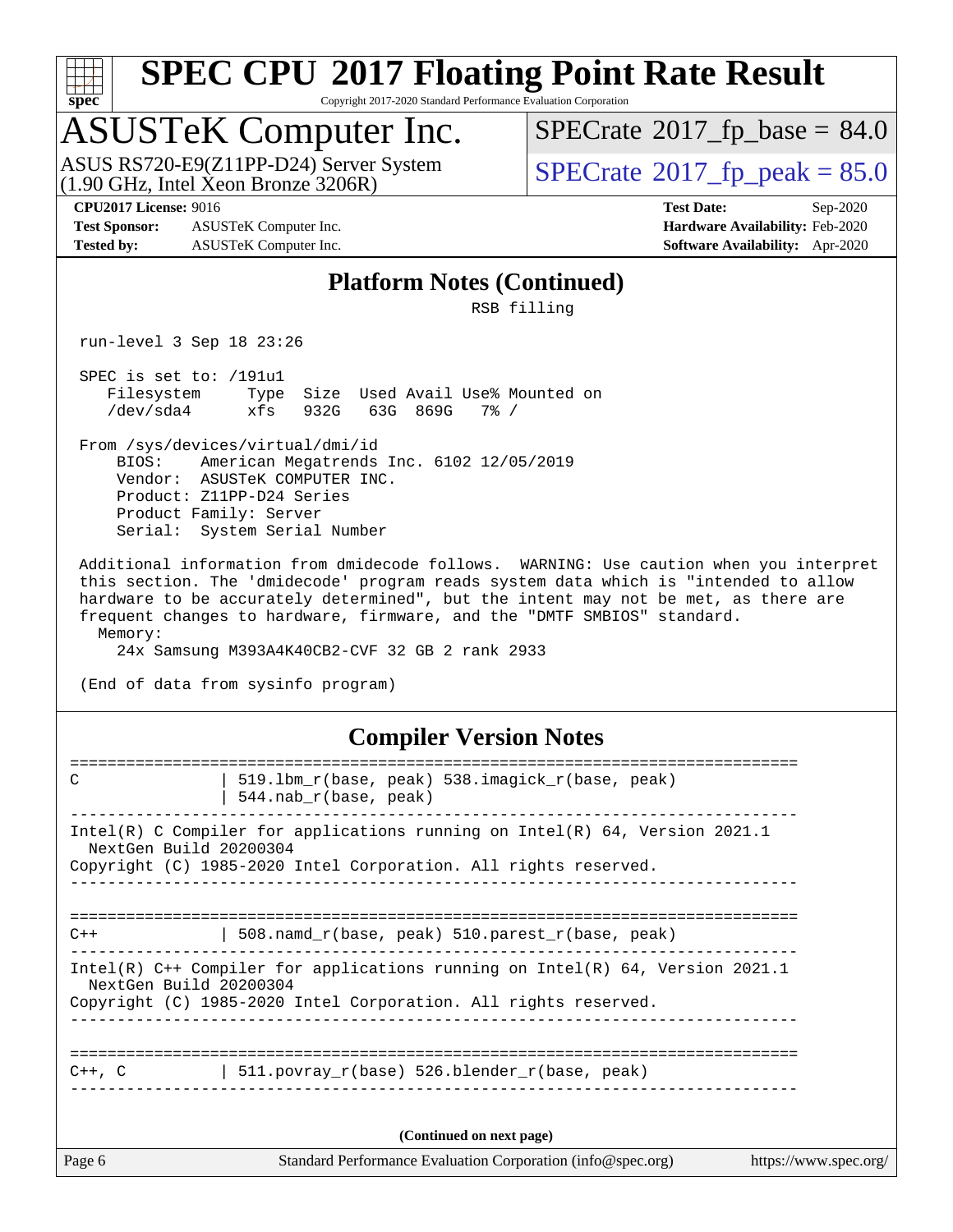

Copyright 2017-2020 Standard Performance Evaluation Corporation

# ASUSTeK Computer Inc.<br>ASUS RS720-E9(Z11PP-D24) Server System

(1.90 GHz, Intel Xeon Bronze 3206R)

 $SPECrate$ <sup>®</sup>[2017\\_fp\\_base =](http://www.spec.org/auto/cpu2017/Docs/result-fields.html#SPECrate2017fpbase) 84.0

 $SPECTate$ <sup>®</sup>[2017\\_fp\\_peak = 8](http://www.spec.org/auto/cpu2017/Docs/result-fields.html#SPECrate2017fppeak)5.0

**[Test Sponsor:](http://www.spec.org/auto/cpu2017/Docs/result-fields.html#TestSponsor)** ASUSTeK Computer Inc. **[Hardware Availability:](http://www.spec.org/auto/cpu2017/Docs/result-fields.html#HardwareAvailability)** Feb-2020 **[Tested by:](http://www.spec.org/auto/cpu2017/Docs/result-fields.html#Testedby)** ASUSTeK Computer Inc. **[Software Availability:](http://www.spec.org/auto/cpu2017/Docs/result-fields.html#SoftwareAvailability)** Apr-2020

**[CPU2017 License:](http://www.spec.org/auto/cpu2017/Docs/result-fields.html#CPU2017License)** 9016 **[Test Date:](http://www.spec.org/auto/cpu2017/Docs/result-fields.html#TestDate)** Sep-2020

#### **[Compiler Version Notes \(Continued\)](http://www.spec.org/auto/cpu2017/Docs/result-fields.html#CompilerVersionNotes)**

|                                                  | (Continued on next page)                                                                                                                                                                                                                                                                                                                                                 |  |
|--------------------------------------------------|--------------------------------------------------------------------------------------------------------------------------------------------------------------------------------------------------------------------------------------------------------------------------------------------------------------------------------------------------------------------------|--|
|                                                  |                                                                                                                                                                                                                                                                                                                                                                          |  |
| NextGen Build 20200304                           | Intel(R) C++ Compiler for applications running on Intel(R) $64$ , Version 2021.1<br>Copyright (C) 1985-2020 Intel Corporation. All rights reserved.                                                                                                                                                                                                                      |  |
|                                                  | $C++$ , C, Fortran   507. cactubs SN r(base, peak)                                                                                                                                                                                                                                                                                                                       |  |
|                                                  | Copyright (C) 1985-2020 Intel Corporation. All rights reserved.                                                                                                                                                                                                                                                                                                          |  |
|                                                  | Copyright (C) 1985-2020 Intel Corporation. All rights reserved.<br>Intel(R) C Intel(R) 64 Compiler for applications running on Intel(R) 64,<br>Version 19.1.1.217 Build 20200306                                                                                                                                                                                         |  |
|                                                  | Intel(R) $C++$ Intel(R) 64 Compiler for applications running on Intel(R) 64,<br>Version 19.1.1.217 Build 20200306                                                                                                                                                                                                                                                        |  |
|                                                  | $C++$ , C $\qquad \qquad \vert$ 511.povray_r(peak)                                                                                                                                                                                                                                                                                                                       |  |
| NextGen Build 20200304<br>NextGen Build 20200304 | Intel(R) C++ Compiler for applications running on Intel(R) $64$ , Version 2021.1<br>Copyright (C) 1985-2020 Intel Corporation. All rights reserved.<br>Intel(R) C Compiler for applications running on Intel(R) 64, Version 2021.1<br>Copyright (C) 1985-2020 Intel Corporation. All rights reserved.                                                                    |  |
|                                                  | C++, C $  511.povray_r(base) 526.blender_r(base, peak)$                                                                                                                                                                                                                                                                                                                  |  |
|                                                  |                                                                                                                                                                                                                                                                                                                                                                          |  |
|                                                  | Intel(R) $C++$ Intel(R) 64 Compiler for applications running on Intel(R) 64,<br>Version 19.1.1.217 Build 20200306<br>Copyright (C) 1985-2020 Intel Corporation. All rights reserved.<br>Intel(R) C Intel(R) 64 Compiler for applications running on Intel(R) 64,<br>Version 19.1.1.217 Build 20200306<br>Copyright (C) 1985-2020 Intel Corporation. All rights reserved. |  |
|                                                  | $C++$ , C   511.povray_r(peak)                                                                                                                                                                                                                                                                                                                                           |  |
|                                                  |                                                                                                                                                                                                                                                                                                                                                                          |  |
| NextGen Build 20200304                           | Copyright (C) 1985-2020 Intel Corporation. All rights reserved.                                                                                                                                                                                                                                                                                                          |  |
|                                                  | Intel(R) C Compiler for applications running on Intel(R) $64$ , Version 2021.1                                                                                                                                                                                                                                                                                           |  |
|                                                  | Copyright (C) 1985-2020 Intel Corporation. All rights reserved.                                                                                                                                                                                                                                                                                                          |  |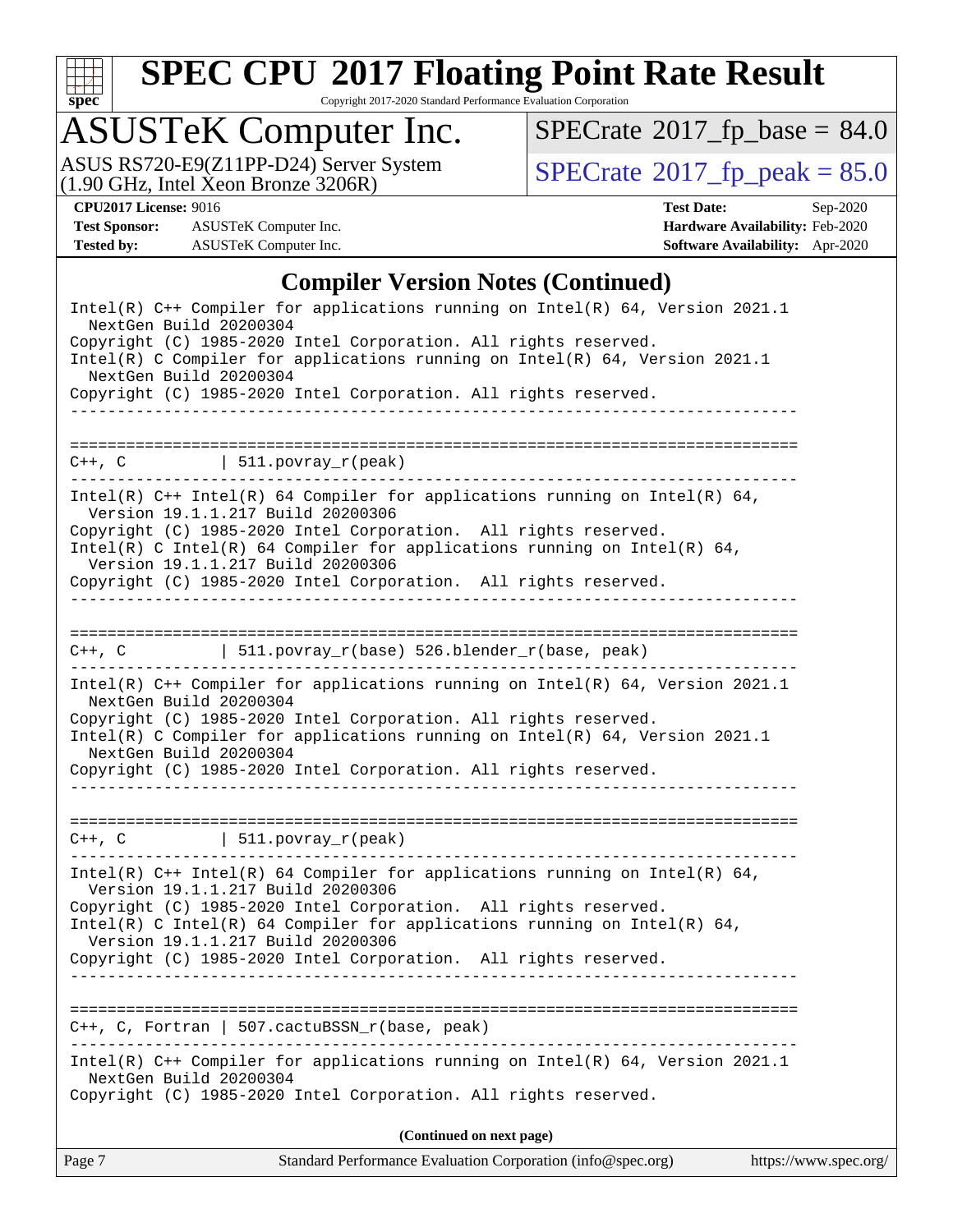

Copyright 2017-2020 Standard Performance Evaluation Corporation

## ASUSTeK Computer Inc.

ASUS RS720-E9(Z11PP-D24) Server System<br>(1.90 GHz, Intel Xeon Bronze 3206R)

 $SPECrate$ <sup>®</sup>[2017\\_fp\\_base =](http://www.spec.org/auto/cpu2017/Docs/result-fields.html#SPECrate2017fpbase) 84.0

 $SPECTate$ <sup>®</sup>[2017\\_fp\\_peak = 8](http://www.spec.org/auto/cpu2017/Docs/result-fields.html#SPECrate2017fppeak)5.0

**[Test Sponsor:](http://www.spec.org/auto/cpu2017/Docs/result-fields.html#TestSponsor)** ASUSTeK Computer Inc. **[Hardware Availability:](http://www.spec.org/auto/cpu2017/Docs/result-fields.html#HardwareAvailability)** Feb-2020 **[Tested by:](http://www.spec.org/auto/cpu2017/Docs/result-fields.html#Testedby)** ASUSTeK Computer Inc. **[Software Availability:](http://www.spec.org/auto/cpu2017/Docs/result-fields.html#SoftwareAvailability)** Apr-2020

**[CPU2017 License:](http://www.spec.org/auto/cpu2017/Docs/result-fields.html#CPU2017License)** 9016 **[Test Date:](http://www.spec.org/auto/cpu2017/Docs/result-fields.html#TestDate)** Sep-2020

#### **[Compiler Version Notes \(Continued\)](http://www.spec.org/auto/cpu2017/Docs/result-fields.html#CompilerVersionNotes)**

| Intel(R) C Compiler for applications running on Intel(R) 64, Version 2021.1<br>NextGen Build 20200304                                                                                                                                                                                                                                                              |
|--------------------------------------------------------------------------------------------------------------------------------------------------------------------------------------------------------------------------------------------------------------------------------------------------------------------------------------------------------------------|
| Copyright (C) 1985-2020 Intel Corporation. All rights reserved.<br>$Intel(R)$ Fortran Intel(R) 64 Compiler for applications running on Intel(R)<br>64, Version 19.1.1.217 Build 20200306                                                                                                                                                                           |
| Copyright (C) 1985-2020 Intel Corporation. All rights reserved.                                                                                                                                                                                                                                                                                                    |
| 503.bwaves_r(base, peak) 549.fotonik3d_r(base, peak)<br>Fortran<br>$554.rows_r(base, peak)$                                                                                                                                                                                                                                                                        |
| Intel(R) Fortran Intel(R) 64 Compiler for applications running on Intel(R)<br>64, Version 19.1.1.217 Build 20200306<br>Copyright (C) 1985-2020 Intel Corporation. All rights reserved.                                                                                                                                                                             |
| Fortran, C $\vert$ 521.wrf r(base, peak) 527.cam4 r(base, peak)                                                                                                                                                                                                                                                                                                    |
| Intel(R) Fortran Intel(R) 64 Compiler for applications running on Intel(R)<br>64, Version 19.1.1.217 Build 20200306<br>Copyright (C) 1985-2020 Intel Corporation. All rights reserved.<br>Intel(R) C Compiler for applications running on Intel(R) 64, Version 2021.1<br>NextGen Build 20200304<br>Copyright (C) 1985-2020 Intel Corporation. All rights reserved. |
|                                                                                                                                                                                                                                                                                                                                                                    |

#### **[Base Compiler Invocation](http://www.spec.org/auto/cpu2017/Docs/result-fields.html#BaseCompilerInvocation)**

[C benchmarks](http://www.spec.org/auto/cpu2017/Docs/result-fields.html#Cbenchmarks): [icc](http://www.spec.org/cpu2017/results/res2020q4/cpu2017-20200925-24015.flags.html#user_CCbase_intel_icc_66fc1ee009f7361af1fbd72ca7dcefbb700085f36577c54f309893dd4ec40d12360134090235512931783d35fd58c0460139e722d5067c5574d8eaf2b3e37e92)

[C++ benchmarks:](http://www.spec.org/auto/cpu2017/Docs/result-fields.html#CXXbenchmarks) [icpc](http://www.spec.org/cpu2017/results/res2020q4/cpu2017-20200925-24015.flags.html#user_CXXbase_intel_icpc_c510b6838c7f56d33e37e94d029a35b4a7bccf4766a728ee175e80a419847e808290a9b78be685c44ab727ea267ec2f070ec5dc83b407c0218cded6866a35d07)

[Fortran benchmarks](http://www.spec.org/auto/cpu2017/Docs/result-fields.html#Fortranbenchmarks): [ifort](http://www.spec.org/cpu2017/results/res2020q4/cpu2017-20200925-24015.flags.html#user_FCbase_intel_ifort_8111460550e3ca792625aed983ce982f94888b8b503583aa7ba2b8303487b4d8a21a13e7191a45c5fd58ff318f48f9492884d4413fa793fd88dd292cad7027ca)

[Benchmarks using both Fortran and C](http://www.spec.org/auto/cpu2017/Docs/result-fields.html#BenchmarksusingbothFortranandC): [ifort](http://www.spec.org/cpu2017/results/res2020q4/cpu2017-20200925-24015.flags.html#user_CC_FCbase_intel_ifort_8111460550e3ca792625aed983ce982f94888b8b503583aa7ba2b8303487b4d8a21a13e7191a45c5fd58ff318f48f9492884d4413fa793fd88dd292cad7027ca) [icc](http://www.spec.org/cpu2017/results/res2020q4/cpu2017-20200925-24015.flags.html#user_CC_FCbase_intel_icc_66fc1ee009f7361af1fbd72ca7dcefbb700085f36577c54f309893dd4ec40d12360134090235512931783d35fd58c0460139e722d5067c5574d8eaf2b3e37e92)

[Benchmarks using both C and C++](http://www.spec.org/auto/cpu2017/Docs/result-fields.html#BenchmarksusingbothCandCXX): [icpc](http://www.spec.org/cpu2017/results/res2020q4/cpu2017-20200925-24015.flags.html#user_CC_CXXbase_intel_icpc_c510b6838c7f56d33e37e94d029a35b4a7bccf4766a728ee175e80a419847e808290a9b78be685c44ab727ea267ec2f070ec5dc83b407c0218cded6866a35d07) [icc](http://www.spec.org/cpu2017/results/res2020q4/cpu2017-20200925-24015.flags.html#user_CC_CXXbase_intel_icc_66fc1ee009f7361af1fbd72ca7dcefbb700085f36577c54f309893dd4ec40d12360134090235512931783d35fd58c0460139e722d5067c5574d8eaf2b3e37e92)

**(Continued on next page)**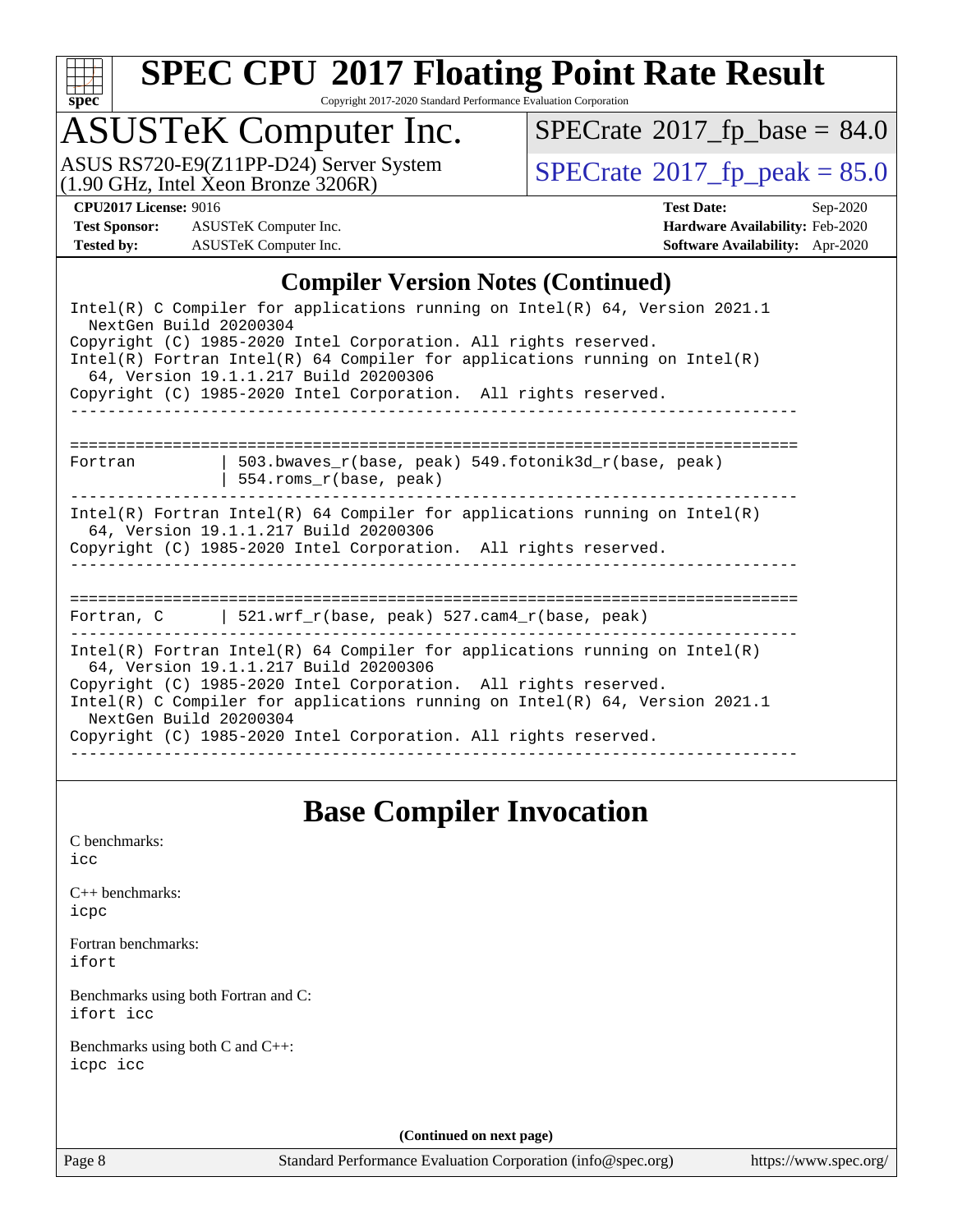

Copyright 2017-2020 Standard Performance Evaluation Corporation

# ASUSTeK Computer Inc.<br>ASUS RS720-E9(Z11PP-D24) Server System

(1.90 GHz, Intel Xeon Bronze 3206R)

 $SPECTate@2017_fp\_base = 84.0$ 

**[Test Sponsor:](http://www.spec.org/auto/cpu2017/Docs/result-fields.html#TestSponsor)** ASUSTeK Computer Inc. **[Hardware Availability:](http://www.spec.org/auto/cpu2017/Docs/result-fields.html#HardwareAvailability)** Feb-2020 **[Tested by:](http://www.spec.org/auto/cpu2017/Docs/result-fields.html#Testedby)** ASUSTeK Computer Inc. **[Software Availability:](http://www.spec.org/auto/cpu2017/Docs/result-fields.html#SoftwareAvailability)** Apr-2020

 $SPECrate<sup>®</sup>2017_fp_peak = 85.0$  $SPECrate<sup>®</sup>2017_fp_peak = 85.0$  $SPECrate<sup>®</sup>2017_fp_peak = 85.0$  $SPECrate<sup>®</sup>2017_fp_peak = 85.0$ 

**[CPU2017 License:](http://www.spec.org/auto/cpu2017/Docs/result-fields.html#CPU2017License)** 9016 **[Test Date:](http://www.spec.org/auto/cpu2017/Docs/result-fields.html#TestDate)** Sep-2020

### **[Base Compiler Invocation \(Continued\)](http://www.spec.org/auto/cpu2017/Docs/result-fields.html#BaseCompilerInvocation)**

[Benchmarks using Fortran, C, and C++:](http://www.spec.org/auto/cpu2017/Docs/result-fields.html#BenchmarksusingFortranCandCXX) [icpc](http://www.spec.org/cpu2017/results/res2020q4/cpu2017-20200925-24015.flags.html#user_CC_CXX_FCbase_intel_icpc_c510b6838c7f56d33e37e94d029a35b4a7bccf4766a728ee175e80a419847e808290a9b78be685c44ab727ea267ec2f070ec5dc83b407c0218cded6866a35d07) [icc](http://www.spec.org/cpu2017/results/res2020q4/cpu2017-20200925-24015.flags.html#user_CC_CXX_FCbase_intel_icc_66fc1ee009f7361af1fbd72ca7dcefbb700085f36577c54f309893dd4ec40d12360134090235512931783d35fd58c0460139e722d5067c5574d8eaf2b3e37e92) [ifort](http://www.spec.org/cpu2017/results/res2020q4/cpu2017-20200925-24015.flags.html#user_CC_CXX_FCbase_intel_ifort_8111460550e3ca792625aed983ce982f94888b8b503583aa7ba2b8303487b4d8a21a13e7191a45c5fd58ff318f48f9492884d4413fa793fd88dd292cad7027ca)

#### **[Base Portability Flags](http://www.spec.org/auto/cpu2017/Docs/result-fields.html#BasePortabilityFlags)**

 503.bwaves\_r: [-DSPEC\\_LP64](http://www.spec.org/cpu2017/results/res2020q4/cpu2017-20200925-24015.flags.html#suite_basePORTABILITY503_bwaves_r_DSPEC_LP64) 507.cactuBSSN\_r: [-DSPEC\\_LP64](http://www.spec.org/cpu2017/results/res2020q4/cpu2017-20200925-24015.flags.html#suite_basePORTABILITY507_cactuBSSN_r_DSPEC_LP64) 508.namd\_r: [-DSPEC\\_LP64](http://www.spec.org/cpu2017/results/res2020q4/cpu2017-20200925-24015.flags.html#suite_basePORTABILITY508_namd_r_DSPEC_LP64) 510.parest\_r: [-DSPEC\\_LP64](http://www.spec.org/cpu2017/results/res2020q4/cpu2017-20200925-24015.flags.html#suite_basePORTABILITY510_parest_r_DSPEC_LP64) 511.povray\_r: [-DSPEC\\_LP64](http://www.spec.org/cpu2017/results/res2020q4/cpu2017-20200925-24015.flags.html#suite_basePORTABILITY511_povray_r_DSPEC_LP64) 519.lbm\_r: [-DSPEC\\_LP64](http://www.spec.org/cpu2017/results/res2020q4/cpu2017-20200925-24015.flags.html#suite_basePORTABILITY519_lbm_r_DSPEC_LP64) 521.wrf\_r: [-DSPEC\\_LP64](http://www.spec.org/cpu2017/results/res2020q4/cpu2017-20200925-24015.flags.html#suite_basePORTABILITY521_wrf_r_DSPEC_LP64) [-DSPEC\\_CASE\\_FLAG](http://www.spec.org/cpu2017/results/res2020q4/cpu2017-20200925-24015.flags.html#b521.wrf_r_baseCPORTABILITY_DSPEC_CASE_FLAG) [-convert big\\_endian](http://www.spec.org/cpu2017/results/res2020q4/cpu2017-20200925-24015.flags.html#user_baseFPORTABILITY521_wrf_r_convert_big_endian_c3194028bc08c63ac5d04de18c48ce6d347e4e562e8892b8bdbdc0214820426deb8554edfa529a3fb25a586e65a3d812c835984020483e7e73212c4d31a38223) 526.blender\_r: [-DSPEC\\_LP64](http://www.spec.org/cpu2017/results/res2020q4/cpu2017-20200925-24015.flags.html#suite_basePORTABILITY526_blender_r_DSPEC_LP64) [-DSPEC\\_LINUX](http://www.spec.org/cpu2017/results/res2020q4/cpu2017-20200925-24015.flags.html#b526.blender_r_baseCPORTABILITY_DSPEC_LINUX) [-funsigned-char](http://www.spec.org/cpu2017/results/res2020q4/cpu2017-20200925-24015.flags.html#user_baseCPORTABILITY526_blender_r_force_uchar_40c60f00ab013830e2dd6774aeded3ff59883ba5a1fc5fc14077f794d777847726e2a5858cbc7672e36e1b067e7e5c1d9a74f7176df07886a243d7cc18edfe67) 527.cam4\_r: [-DSPEC\\_LP64](http://www.spec.org/cpu2017/results/res2020q4/cpu2017-20200925-24015.flags.html#suite_basePORTABILITY527_cam4_r_DSPEC_LP64) [-DSPEC\\_CASE\\_FLAG](http://www.spec.org/cpu2017/results/res2020q4/cpu2017-20200925-24015.flags.html#b527.cam4_r_baseCPORTABILITY_DSPEC_CASE_FLAG) 538.imagick\_r: [-DSPEC\\_LP64](http://www.spec.org/cpu2017/results/res2020q4/cpu2017-20200925-24015.flags.html#suite_basePORTABILITY538_imagick_r_DSPEC_LP64) 544.nab\_r: [-DSPEC\\_LP64](http://www.spec.org/cpu2017/results/res2020q4/cpu2017-20200925-24015.flags.html#suite_basePORTABILITY544_nab_r_DSPEC_LP64) 549.fotonik3d\_r: [-DSPEC\\_LP64](http://www.spec.org/cpu2017/results/res2020q4/cpu2017-20200925-24015.flags.html#suite_basePORTABILITY549_fotonik3d_r_DSPEC_LP64) 554.roms\_r: [-DSPEC\\_LP64](http://www.spec.org/cpu2017/results/res2020q4/cpu2017-20200925-24015.flags.html#suite_basePORTABILITY554_roms_r_DSPEC_LP64)

#### **[Base Optimization Flags](http://www.spec.org/auto/cpu2017/Docs/result-fields.html#BaseOptimizationFlags)**

#### [C benchmarks](http://www.spec.org/auto/cpu2017/Docs/result-fields.html#Cbenchmarks):

[-m64](http://www.spec.org/cpu2017/results/res2020q4/cpu2017-20200925-24015.flags.html#user_CCbase_m64-icc) [-qnextgen](http://www.spec.org/cpu2017/results/res2020q4/cpu2017-20200925-24015.flags.html#user_CCbase_f-qnextgen) [-std=c11](http://www.spec.org/cpu2017/results/res2020q4/cpu2017-20200925-24015.flags.html#user_CCbase_std-icc-std_0e1c27790398a4642dfca32ffe6c27b5796f9c2d2676156f2e42c9c44eaad0c049b1cdb667a270c34d979996257aeb8fc440bfb01818dbc9357bd9d174cb8524) [-Wl,-plugin-opt=-x86-branches-within-32B-boundaries](http://www.spec.org/cpu2017/results/res2020q4/cpu2017-20200925-24015.flags.html#user_CCbase_f-x86-branches-within-32B-boundaries_0098b4e4317ae60947b7b728078a624952a08ac37a3c797dfb4ffeb399e0c61a9dd0f2f44ce917e9361fb9076ccb15e7824594512dd315205382d84209e912f3) [-Wl,-z,muldefs](http://www.spec.org/cpu2017/results/res2020q4/cpu2017-20200925-24015.flags.html#user_CCbase_link_force_multiple1_b4cbdb97b34bdee9ceefcfe54f4c8ea74255f0b02a4b23e853cdb0e18eb4525ac79b5a88067c842dd0ee6996c24547a27a4b99331201badda8798ef8a743f577) [-fuse-ld=gold](http://www.spec.org/cpu2017/results/res2020q4/cpu2017-20200925-24015.flags.html#user_CCbase_f-fuse-ld_920b3586e2b8c6e0748b9c84fa9b744736ba725a32cab14ad8f3d4ad28eecb2f59d1144823d2e17006539a88734fe1fc08fc3035f7676166309105a78aaabc32) [-xCORE-AVX512](http://www.spec.org/cpu2017/results/res2020q4/cpu2017-20200925-24015.flags.html#user_CCbase_f-xCORE-AVX512) [-Ofast](http://www.spec.org/cpu2017/results/res2020q4/cpu2017-20200925-24015.flags.html#user_CCbase_f-Ofast) [-ffast-math](http://www.spec.org/cpu2017/results/res2020q4/cpu2017-20200925-24015.flags.html#user_CCbase_f-ffast-math) [-flto](http://www.spec.org/cpu2017/results/res2020q4/cpu2017-20200925-24015.flags.html#user_CCbase_f-flto) [-mfpmath=sse](http://www.spec.org/cpu2017/results/res2020q4/cpu2017-20200925-24015.flags.html#user_CCbase_f-mfpmath_70eb8fac26bde974f8ab713bc9086c5621c0b8d2f6c86f38af0bd7062540daf19db5f3a066d8c6684be05d84c9b6322eb3b5be6619d967835195b93d6c02afa1) [-funroll-loops](http://www.spec.org/cpu2017/results/res2020q4/cpu2017-20200925-24015.flags.html#user_CCbase_f-funroll-loops) [-qopt-mem-layout-trans=4](http://www.spec.org/cpu2017/results/res2020q4/cpu2017-20200925-24015.flags.html#user_CCbase_f-qopt-mem-layout-trans_fa39e755916c150a61361b7846f310bcdf6f04e385ef281cadf3647acec3f0ae266d1a1d22d972a7087a248fd4e6ca390a3634700869573d231a252c784941a8) [-L/usr/local/jemalloc64-5.0.1/lib](http://www.spec.org/cpu2017/results/res2020q4/cpu2017-20200925-24015.flags.html#user_CCbase_jemalloc_link_path64_1_cc289568b1a6c0fd3b62c91b824c27fcb5af5e8098e6ad028160d21144ef1b8aef3170d2acf0bee98a8da324cfe4f67d0a3d0c4cc4673d993d694dc2a0df248b) [-ljemalloc](http://www.spec.org/cpu2017/results/res2020q4/cpu2017-20200925-24015.flags.html#user_CCbase_jemalloc_link_lib_d1249b907c500fa1c0672f44f562e3d0f79738ae9e3c4a9c376d49f265a04b9c99b167ecedbf6711b3085be911c67ff61f150a17b3472be731631ba4d0471706)

[C++ benchmarks:](http://www.spec.org/auto/cpu2017/Docs/result-fields.html#CXXbenchmarks)

[-m64](http://www.spec.org/cpu2017/results/res2020q4/cpu2017-20200925-24015.flags.html#user_CXXbase_m64-icc) [-qnextgen](http://www.spec.org/cpu2017/results/res2020q4/cpu2017-20200925-24015.flags.html#user_CXXbase_f-qnextgen) [-Wl,-plugin-opt=-x86-branches-within-32B-boundaries](http://www.spec.org/cpu2017/results/res2020q4/cpu2017-20200925-24015.flags.html#user_CXXbase_f-x86-branches-within-32B-boundaries_0098b4e4317ae60947b7b728078a624952a08ac37a3c797dfb4ffeb399e0c61a9dd0f2f44ce917e9361fb9076ccb15e7824594512dd315205382d84209e912f3) [-Wl,-z,muldefs](http://www.spec.org/cpu2017/results/res2020q4/cpu2017-20200925-24015.flags.html#user_CXXbase_link_force_multiple1_b4cbdb97b34bdee9ceefcfe54f4c8ea74255f0b02a4b23e853cdb0e18eb4525ac79b5a88067c842dd0ee6996c24547a27a4b99331201badda8798ef8a743f577) [-fuse-ld=gold](http://www.spec.org/cpu2017/results/res2020q4/cpu2017-20200925-24015.flags.html#user_CXXbase_f-fuse-ld_920b3586e2b8c6e0748b9c84fa9b744736ba725a32cab14ad8f3d4ad28eecb2f59d1144823d2e17006539a88734fe1fc08fc3035f7676166309105a78aaabc32) [-xCORE-AVX512](http://www.spec.org/cpu2017/results/res2020q4/cpu2017-20200925-24015.flags.html#user_CXXbase_f-xCORE-AVX512) [-Ofast](http://www.spec.org/cpu2017/results/res2020q4/cpu2017-20200925-24015.flags.html#user_CXXbase_f-Ofast) [-ffast-math](http://www.spec.org/cpu2017/results/res2020q4/cpu2017-20200925-24015.flags.html#user_CXXbase_f-ffast-math) [-flto](http://www.spec.org/cpu2017/results/res2020q4/cpu2017-20200925-24015.flags.html#user_CXXbase_f-flto) [-mfpmath=sse](http://www.spec.org/cpu2017/results/res2020q4/cpu2017-20200925-24015.flags.html#user_CXXbase_f-mfpmath_70eb8fac26bde974f8ab713bc9086c5621c0b8d2f6c86f38af0bd7062540daf19db5f3a066d8c6684be05d84c9b6322eb3b5be6619d967835195b93d6c02afa1) [-funroll-loops](http://www.spec.org/cpu2017/results/res2020q4/cpu2017-20200925-24015.flags.html#user_CXXbase_f-funroll-loops) [-qopt-mem-layout-trans=4](http://www.spec.org/cpu2017/results/res2020q4/cpu2017-20200925-24015.flags.html#user_CXXbase_f-qopt-mem-layout-trans_fa39e755916c150a61361b7846f310bcdf6f04e385ef281cadf3647acec3f0ae266d1a1d22d972a7087a248fd4e6ca390a3634700869573d231a252c784941a8) [-L/usr/local/jemalloc64-5.0.1/lib](http://www.spec.org/cpu2017/results/res2020q4/cpu2017-20200925-24015.flags.html#user_CXXbase_jemalloc_link_path64_1_cc289568b1a6c0fd3b62c91b824c27fcb5af5e8098e6ad028160d21144ef1b8aef3170d2acf0bee98a8da324cfe4f67d0a3d0c4cc4673d993d694dc2a0df248b) [-ljemalloc](http://www.spec.org/cpu2017/results/res2020q4/cpu2017-20200925-24015.flags.html#user_CXXbase_jemalloc_link_lib_d1249b907c500fa1c0672f44f562e3d0f79738ae9e3c4a9c376d49f265a04b9c99b167ecedbf6711b3085be911c67ff61f150a17b3472be731631ba4d0471706)

[Fortran benchmarks](http://www.spec.org/auto/cpu2017/Docs/result-fields.html#Fortranbenchmarks):

```
-m64 -Wl,-plugin-opt=-x86-branches-within-32B-boundaries -Wl,-z,muldefs
-fuse-ld=gold -xCORE-AVX512 -O3 -ipo -no-prec-div -qopt-prefetch
-ffinite-math-only -qopt-multiple-gather-scatter-by-shuffles
-qopt-mem-layout-trans=4 -nostandard-realloc-lhs -align array32byte
-auto -mbranches-within-32B-boundaries
-L/usr/local/jemalloc64-5.0.1/lib -ljemalloc
```
**(Continued on next page)**

| Page 9 | Standard Performance Evaluation Corporation (info@spec.org) | https://www.spec.org/ |
|--------|-------------------------------------------------------------|-----------------------|
|        |                                                             |                       |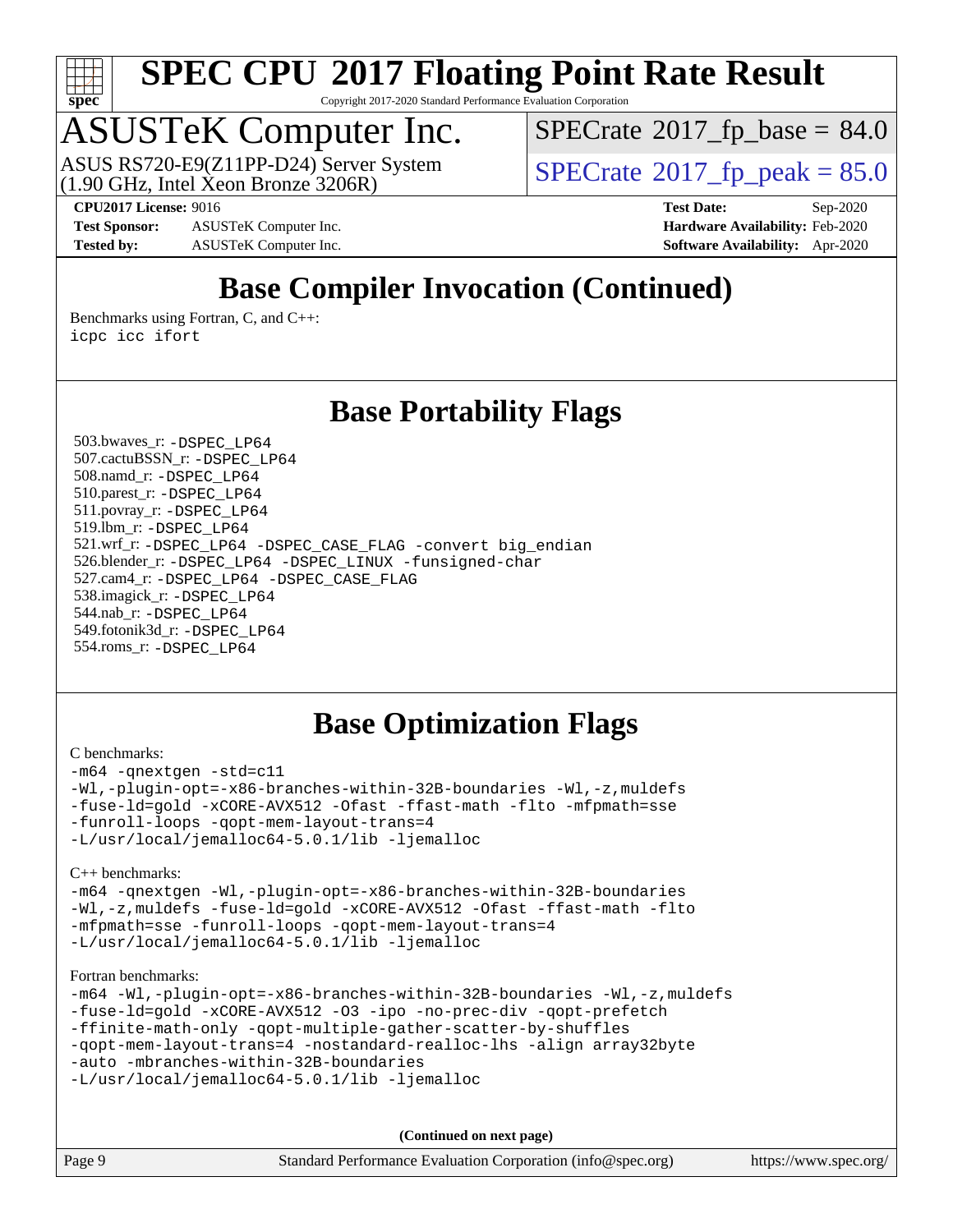

Copyright 2017-2020 Standard Performance Evaluation Corporation

## ASUSTeK Computer Inc.

(1.90 GHz, Intel Xeon Bronze 3206R) ASUS RS720-E9(Z11PP-D24) Server System  $\vert$  [SPECrate](http://www.spec.org/auto/cpu2017/Docs/result-fields.html#SPECrate2017fppeak)®[2017\\_fp\\_peak = 8](http://www.spec.org/auto/cpu2017/Docs/result-fields.html#SPECrate2017fppeak)5.0

 $SPECTate@2017_fp\_base = 84.0$ 

**[Test Sponsor:](http://www.spec.org/auto/cpu2017/Docs/result-fields.html#TestSponsor)** ASUSTeK Computer Inc. **[Hardware Availability:](http://www.spec.org/auto/cpu2017/Docs/result-fields.html#HardwareAvailability)** Feb-2020 **[Tested by:](http://www.spec.org/auto/cpu2017/Docs/result-fields.html#Testedby)** ASUSTeK Computer Inc. **[Software Availability:](http://www.spec.org/auto/cpu2017/Docs/result-fields.html#SoftwareAvailability)** Apr-2020

**[CPU2017 License:](http://www.spec.org/auto/cpu2017/Docs/result-fields.html#CPU2017License)** 9016 **[Test Date:](http://www.spec.org/auto/cpu2017/Docs/result-fields.html#TestDate)** Sep-2020

#### **[Base Optimization Flags \(Continued\)](http://www.spec.org/auto/cpu2017/Docs/result-fields.html#BaseOptimizationFlags)**

[Benchmarks using both Fortran and C](http://www.spec.org/auto/cpu2017/Docs/result-fields.html#BenchmarksusingbothFortranandC): [-m64](http://www.spec.org/cpu2017/results/res2020q4/cpu2017-20200925-24015.flags.html#user_CC_FCbase_m64-icc) [-qnextgen](http://www.spec.org/cpu2017/results/res2020q4/cpu2017-20200925-24015.flags.html#user_CC_FCbase_f-qnextgen) [-std=c11](http://www.spec.org/cpu2017/results/res2020q4/cpu2017-20200925-24015.flags.html#user_CC_FCbase_std-icc-std_0e1c27790398a4642dfca32ffe6c27b5796f9c2d2676156f2e42c9c44eaad0c049b1cdb667a270c34d979996257aeb8fc440bfb01818dbc9357bd9d174cb8524) [-Wl,-plugin-opt=-x86-branches-within-32B-boundaries](http://www.spec.org/cpu2017/results/res2020q4/cpu2017-20200925-24015.flags.html#user_CC_FCbase_f-x86-branches-within-32B-boundaries_0098b4e4317ae60947b7b728078a624952a08ac37a3c797dfb4ffeb399e0c61a9dd0f2f44ce917e9361fb9076ccb15e7824594512dd315205382d84209e912f3) [-Wl,-z,muldefs](http://www.spec.org/cpu2017/results/res2020q4/cpu2017-20200925-24015.flags.html#user_CC_FCbase_link_force_multiple1_b4cbdb97b34bdee9ceefcfe54f4c8ea74255f0b02a4b23e853cdb0e18eb4525ac79b5a88067c842dd0ee6996c24547a27a4b99331201badda8798ef8a743f577) [-fuse-ld=gold](http://www.spec.org/cpu2017/results/res2020q4/cpu2017-20200925-24015.flags.html#user_CC_FCbase_f-fuse-ld_920b3586e2b8c6e0748b9c84fa9b744736ba725a32cab14ad8f3d4ad28eecb2f59d1144823d2e17006539a88734fe1fc08fc3035f7676166309105a78aaabc32) [-xCORE-AVX512](http://www.spec.org/cpu2017/results/res2020q4/cpu2017-20200925-24015.flags.html#user_CC_FCbase_f-xCORE-AVX512) [-Ofast](http://www.spec.org/cpu2017/results/res2020q4/cpu2017-20200925-24015.flags.html#user_CC_FCbase_f-Ofast) [-ffast-math](http://www.spec.org/cpu2017/results/res2020q4/cpu2017-20200925-24015.flags.html#user_CC_FCbase_f-ffast-math) [-flto](http://www.spec.org/cpu2017/results/res2020q4/cpu2017-20200925-24015.flags.html#user_CC_FCbase_f-flto) [-mfpmath=sse](http://www.spec.org/cpu2017/results/res2020q4/cpu2017-20200925-24015.flags.html#user_CC_FCbase_f-mfpmath_70eb8fac26bde974f8ab713bc9086c5621c0b8d2f6c86f38af0bd7062540daf19db5f3a066d8c6684be05d84c9b6322eb3b5be6619d967835195b93d6c02afa1) [-funroll-loops](http://www.spec.org/cpu2017/results/res2020q4/cpu2017-20200925-24015.flags.html#user_CC_FCbase_f-funroll-loops) [-qopt-mem-layout-trans=4](http://www.spec.org/cpu2017/results/res2020q4/cpu2017-20200925-24015.flags.html#user_CC_FCbase_f-qopt-mem-layout-trans_fa39e755916c150a61361b7846f310bcdf6f04e385ef281cadf3647acec3f0ae266d1a1d22d972a7087a248fd4e6ca390a3634700869573d231a252c784941a8) [-O3](http://www.spec.org/cpu2017/results/res2020q4/cpu2017-20200925-24015.flags.html#user_CC_FCbase_f-O3) [-ipo](http://www.spec.org/cpu2017/results/res2020q4/cpu2017-20200925-24015.flags.html#user_CC_FCbase_f-ipo) [-no-prec-div](http://www.spec.org/cpu2017/results/res2020q4/cpu2017-20200925-24015.flags.html#user_CC_FCbase_f-no-prec-div) [-qopt-prefetch](http://www.spec.org/cpu2017/results/res2020q4/cpu2017-20200925-24015.flags.html#user_CC_FCbase_f-qopt-prefetch) [-ffinite-math-only](http://www.spec.org/cpu2017/results/res2020q4/cpu2017-20200925-24015.flags.html#user_CC_FCbase_f_finite_math_only_cb91587bd2077682c4b38af759c288ed7c732db004271a9512da14a4f8007909a5f1427ecbf1a0fb78ff2a814402c6114ac565ca162485bbcae155b5e4258871) [-qopt-multiple-gather-scatter-by-shuffles](http://www.spec.org/cpu2017/results/res2020q4/cpu2017-20200925-24015.flags.html#user_CC_FCbase_f-qopt-multiple-gather-scatter-by-shuffles) [-nostandard-realloc-lhs](http://www.spec.org/cpu2017/results/res2020q4/cpu2017-20200925-24015.flags.html#user_CC_FCbase_f_2003_std_realloc_82b4557e90729c0f113870c07e44d33d6f5a304b4f63d4c15d2d0f1fab99f5daaed73bdb9275d9ae411527f28b936061aa8b9c8f2d63842963b95c9dd6426b8a) [-align array32byte](http://www.spec.org/cpu2017/results/res2020q4/cpu2017-20200925-24015.flags.html#user_CC_FCbase_align_array32byte_b982fe038af199962ba9a80c053b8342c548c85b40b8e86eb3cc33dee0d7986a4af373ac2d51c3f7cf710a18d62fdce2948f201cd044323541f22fc0fffc51b6) [-auto](http://www.spec.org/cpu2017/results/res2020q4/cpu2017-20200925-24015.flags.html#user_CC_FCbase_f-auto) [-mbranches-within-32B-boundaries](http://www.spec.org/cpu2017/results/res2020q4/cpu2017-20200925-24015.flags.html#user_CC_FCbase_f-mbranches-within-32B-boundaries) [-L/usr/local/jemalloc64-5.0.1/lib](http://www.spec.org/cpu2017/results/res2020q4/cpu2017-20200925-24015.flags.html#user_CC_FCbase_jemalloc_link_path64_1_cc289568b1a6c0fd3b62c91b824c27fcb5af5e8098e6ad028160d21144ef1b8aef3170d2acf0bee98a8da324cfe4f67d0a3d0c4cc4673d993d694dc2a0df248b) [-ljemalloc](http://www.spec.org/cpu2017/results/res2020q4/cpu2017-20200925-24015.flags.html#user_CC_FCbase_jemalloc_link_lib_d1249b907c500fa1c0672f44f562e3d0f79738ae9e3c4a9c376d49f265a04b9c99b167ecedbf6711b3085be911c67ff61f150a17b3472be731631ba4d0471706) [Benchmarks using both C and C++](http://www.spec.org/auto/cpu2017/Docs/result-fields.html#BenchmarksusingbothCandCXX): [-m64](http://www.spec.org/cpu2017/results/res2020q4/cpu2017-20200925-24015.flags.html#user_CC_CXXbase_m64-icc) [-qnextgen](http://www.spec.org/cpu2017/results/res2020q4/cpu2017-20200925-24015.flags.html#user_CC_CXXbase_f-qnextgen) [-std=c11](http://www.spec.org/cpu2017/results/res2020q4/cpu2017-20200925-24015.flags.html#user_CC_CXXbase_std-icc-std_0e1c27790398a4642dfca32ffe6c27b5796f9c2d2676156f2e42c9c44eaad0c049b1cdb667a270c34d979996257aeb8fc440bfb01818dbc9357bd9d174cb8524) [-Wl,-plugin-opt=-x86-branches-within-32B-boundaries](http://www.spec.org/cpu2017/results/res2020q4/cpu2017-20200925-24015.flags.html#user_CC_CXXbase_f-x86-branches-within-32B-boundaries_0098b4e4317ae60947b7b728078a624952a08ac37a3c797dfb4ffeb399e0c61a9dd0f2f44ce917e9361fb9076ccb15e7824594512dd315205382d84209e912f3) [-Wl,-z,muldefs](http://www.spec.org/cpu2017/results/res2020q4/cpu2017-20200925-24015.flags.html#user_CC_CXXbase_link_force_multiple1_b4cbdb97b34bdee9ceefcfe54f4c8ea74255f0b02a4b23e853cdb0e18eb4525ac79b5a88067c842dd0ee6996c24547a27a4b99331201badda8798ef8a743f577) [-fuse-ld=gold](http://www.spec.org/cpu2017/results/res2020q4/cpu2017-20200925-24015.flags.html#user_CC_CXXbase_f-fuse-ld_920b3586e2b8c6e0748b9c84fa9b744736ba725a32cab14ad8f3d4ad28eecb2f59d1144823d2e17006539a88734fe1fc08fc3035f7676166309105a78aaabc32) [-xCORE-AVX512](http://www.spec.org/cpu2017/results/res2020q4/cpu2017-20200925-24015.flags.html#user_CC_CXXbase_f-xCORE-AVX512) [-Ofast](http://www.spec.org/cpu2017/results/res2020q4/cpu2017-20200925-24015.flags.html#user_CC_CXXbase_f-Ofast) [-ffast-math](http://www.spec.org/cpu2017/results/res2020q4/cpu2017-20200925-24015.flags.html#user_CC_CXXbase_f-ffast-math) [-flto](http://www.spec.org/cpu2017/results/res2020q4/cpu2017-20200925-24015.flags.html#user_CC_CXXbase_f-flto) [-mfpmath=sse](http://www.spec.org/cpu2017/results/res2020q4/cpu2017-20200925-24015.flags.html#user_CC_CXXbase_f-mfpmath_70eb8fac26bde974f8ab713bc9086c5621c0b8d2f6c86f38af0bd7062540daf19db5f3a066d8c6684be05d84c9b6322eb3b5be6619d967835195b93d6c02afa1) [-funroll-loops](http://www.spec.org/cpu2017/results/res2020q4/cpu2017-20200925-24015.flags.html#user_CC_CXXbase_f-funroll-loops) [-qopt-mem-layout-trans=4](http://www.spec.org/cpu2017/results/res2020q4/cpu2017-20200925-24015.flags.html#user_CC_CXXbase_f-qopt-mem-layout-trans_fa39e755916c150a61361b7846f310bcdf6f04e385ef281cadf3647acec3f0ae266d1a1d22d972a7087a248fd4e6ca390a3634700869573d231a252c784941a8) [-L/usr/local/jemalloc64-5.0.1/lib](http://www.spec.org/cpu2017/results/res2020q4/cpu2017-20200925-24015.flags.html#user_CC_CXXbase_jemalloc_link_path64_1_cc289568b1a6c0fd3b62c91b824c27fcb5af5e8098e6ad028160d21144ef1b8aef3170d2acf0bee98a8da324cfe4f67d0a3d0c4cc4673d993d694dc2a0df248b) [-ljemalloc](http://www.spec.org/cpu2017/results/res2020q4/cpu2017-20200925-24015.flags.html#user_CC_CXXbase_jemalloc_link_lib_d1249b907c500fa1c0672f44f562e3d0f79738ae9e3c4a9c376d49f265a04b9c99b167ecedbf6711b3085be911c67ff61f150a17b3472be731631ba4d0471706) [Benchmarks using Fortran, C, and C++:](http://www.spec.org/auto/cpu2017/Docs/result-fields.html#BenchmarksusingFortranCandCXX) [-m64](http://www.spec.org/cpu2017/results/res2020q4/cpu2017-20200925-24015.flags.html#user_CC_CXX_FCbase_m64-icc) [-qnextgen](http://www.spec.org/cpu2017/results/res2020q4/cpu2017-20200925-24015.flags.html#user_CC_CXX_FCbase_f-qnextgen) [-std=c11](http://www.spec.org/cpu2017/results/res2020q4/cpu2017-20200925-24015.flags.html#user_CC_CXX_FCbase_std-icc-std_0e1c27790398a4642dfca32ffe6c27b5796f9c2d2676156f2e42c9c44eaad0c049b1cdb667a270c34d979996257aeb8fc440bfb01818dbc9357bd9d174cb8524) [-Wl,-plugin-opt=-x86-branches-within-32B-boundaries](http://www.spec.org/cpu2017/results/res2020q4/cpu2017-20200925-24015.flags.html#user_CC_CXX_FCbase_f-x86-branches-within-32B-boundaries_0098b4e4317ae60947b7b728078a624952a08ac37a3c797dfb4ffeb399e0c61a9dd0f2f44ce917e9361fb9076ccb15e7824594512dd315205382d84209e912f3) [-Wl,-z,muldefs](http://www.spec.org/cpu2017/results/res2020q4/cpu2017-20200925-24015.flags.html#user_CC_CXX_FCbase_link_force_multiple1_b4cbdb97b34bdee9ceefcfe54f4c8ea74255f0b02a4b23e853cdb0e18eb4525ac79b5a88067c842dd0ee6996c24547a27a4b99331201badda8798ef8a743f577) [-fuse-ld=gold](http://www.spec.org/cpu2017/results/res2020q4/cpu2017-20200925-24015.flags.html#user_CC_CXX_FCbase_f-fuse-ld_920b3586e2b8c6e0748b9c84fa9b744736ba725a32cab14ad8f3d4ad28eecb2f59d1144823d2e17006539a88734fe1fc08fc3035f7676166309105a78aaabc32) [-xCORE-AVX512](http://www.spec.org/cpu2017/results/res2020q4/cpu2017-20200925-24015.flags.html#user_CC_CXX_FCbase_f-xCORE-AVX512) [-Ofast](http://www.spec.org/cpu2017/results/res2020q4/cpu2017-20200925-24015.flags.html#user_CC_CXX_FCbase_f-Ofast) [-ffast-math](http://www.spec.org/cpu2017/results/res2020q4/cpu2017-20200925-24015.flags.html#user_CC_CXX_FCbase_f-ffast-math) [-flto](http://www.spec.org/cpu2017/results/res2020q4/cpu2017-20200925-24015.flags.html#user_CC_CXX_FCbase_f-flto) [-mfpmath=sse](http://www.spec.org/cpu2017/results/res2020q4/cpu2017-20200925-24015.flags.html#user_CC_CXX_FCbase_f-mfpmath_70eb8fac26bde974f8ab713bc9086c5621c0b8d2f6c86f38af0bd7062540daf19db5f3a066d8c6684be05d84c9b6322eb3b5be6619d967835195b93d6c02afa1) [-funroll-loops](http://www.spec.org/cpu2017/results/res2020q4/cpu2017-20200925-24015.flags.html#user_CC_CXX_FCbase_f-funroll-loops) [-qopt-mem-layout-trans=4](http://www.spec.org/cpu2017/results/res2020q4/cpu2017-20200925-24015.flags.html#user_CC_CXX_FCbase_f-qopt-mem-layout-trans_fa39e755916c150a61361b7846f310bcdf6f04e385ef281cadf3647acec3f0ae266d1a1d22d972a7087a248fd4e6ca390a3634700869573d231a252c784941a8) [-O3](http://www.spec.org/cpu2017/results/res2020q4/cpu2017-20200925-24015.flags.html#user_CC_CXX_FCbase_f-O3) [-ipo](http://www.spec.org/cpu2017/results/res2020q4/cpu2017-20200925-24015.flags.html#user_CC_CXX_FCbase_f-ipo) [-no-prec-div](http://www.spec.org/cpu2017/results/res2020q4/cpu2017-20200925-24015.flags.html#user_CC_CXX_FCbase_f-no-prec-div) [-qopt-prefetch](http://www.spec.org/cpu2017/results/res2020q4/cpu2017-20200925-24015.flags.html#user_CC_CXX_FCbase_f-qopt-prefetch) [-ffinite-math-only](http://www.spec.org/cpu2017/results/res2020q4/cpu2017-20200925-24015.flags.html#user_CC_CXX_FCbase_f_finite_math_only_cb91587bd2077682c4b38af759c288ed7c732db004271a9512da14a4f8007909a5f1427ecbf1a0fb78ff2a814402c6114ac565ca162485bbcae155b5e4258871) [-qopt-multiple-gather-scatter-by-shuffles](http://www.spec.org/cpu2017/results/res2020q4/cpu2017-20200925-24015.flags.html#user_CC_CXX_FCbase_f-qopt-multiple-gather-scatter-by-shuffles) [-nostandard-realloc-lhs](http://www.spec.org/cpu2017/results/res2020q4/cpu2017-20200925-24015.flags.html#user_CC_CXX_FCbase_f_2003_std_realloc_82b4557e90729c0f113870c07e44d33d6f5a304b4f63d4c15d2d0f1fab99f5daaed73bdb9275d9ae411527f28b936061aa8b9c8f2d63842963b95c9dd6426b8a) [-align array32byte](http://www.spec.org/cpu2017/results/res2020q4/cpu2017-20200925-24015.flags.html#user_CC_CXX_FCbase_align_array32byte_b982fe038af199962ba9a80c053b8342c548c85b40b8e86eb3cc33dee0d7986a4af373ac2d51c3f7cf710a18d62fdce2948f201cd044323541f22fc0fffc51b6) [-auto](http://www.spec.org/cpu2017/results/res2020q4/cpu2017-20200925-24015.flags.html#user_CC_CXX_FCbase_f-auto) [-mbranches-within-32B-boundaries](http://www.spec.org/cpu2017/results/res2020q4/cpu2017-20200925-24015.flags.html#user_CC_CXX_FCbase_f-mbranches-within-32B-boundaries) [-L/usr/local/jemalloc64-5.0.1/lib](http://www.spec.org/cpu2017/results/res2020q4/cpu2017-20200925-24015.flags.html#user_CC_CXX_FCbase_jemalloc_link_path64_1_cc289568b1a6c0fd3b62c91b824c27fcb5af5e8098e6ad028160d21144ef1b8aef3170d2acf0bee98a8da324cfe4f67d0a3d0c4cc4673d993d694dc2a0df248b) [-ljemalloc](http://www.spec.org/cpu2017/results/res2020q4/cpu2017-20200925-24015.flags.html#user_CC_CXX_FCbase_jemalloc_link_lib_d1249b907c500fa1c0672f44f562e3d0f79738ae9e3c4a9c376d49f265a04b9c99b167ecedbf6711b3085be911c67ff61f150a17b3472be731631ba4d0471706)

#### **[Peak Compiler Invocation](http://www.spec.org/auto/cpu2017/Docs/result-fields.html#PeakCompilerInvocation)**

| <b>Peak Compiler Invocation</b>                   |
|---------------------------------------------------|
| C benchmarks:<br>icc                              |
| $C_{++}$ benchmarks:<br>icpc                      |
| Fortran benchmarks:<br>ifort                      |
| Benchmarks using both Fortran and C:<br>ifort icc |
| Benchmarks using both C and C++:<br>icpc icc      |
| (Continued on next page)                          |

Page 10 Standard Performance Evaluation Corporation [\(info@spec.org\)](mailto:info@spec.org) <https://www.spec.org/>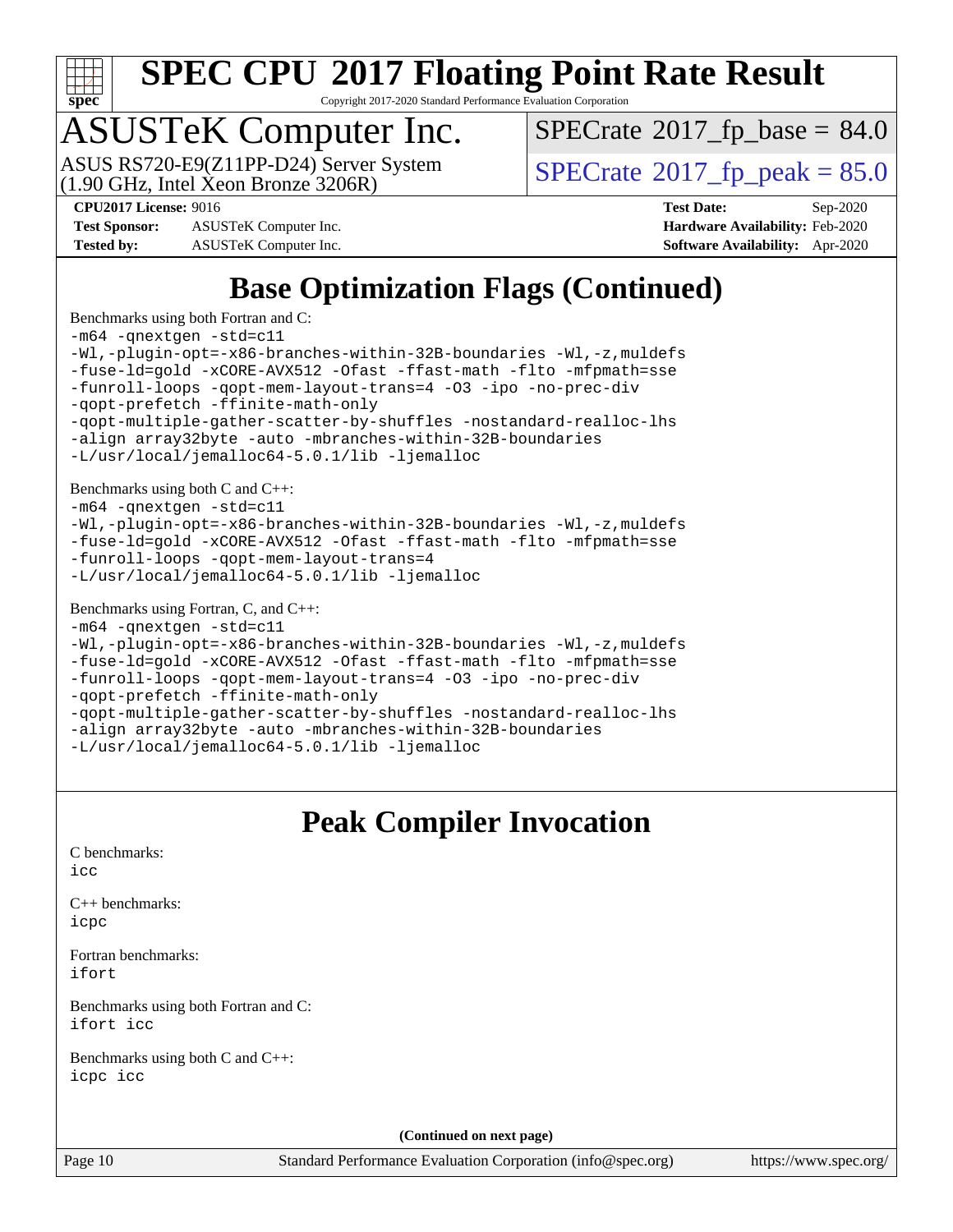

Copyright 2017-2020 Standard Performance Evaluation Corporation

## ASUSTeK Computer Inc.

(1.90 GHz, Intel Xeon Bronze 3206R) ASUS RS720-E9(Z11PP-D24) Server System  $\boxed{\text{SPECrate}^{\otimes}2017\_fp\_peak = 85.0}$  $\boxed{\text{SPECrate}^{\otimes}2017\_fp\_peak = 85.0}$  $\boxed{\text{SPECrate}^{\otimes}2017\_fp\_peak = 85.0}$ 

 $SPECTate@2017_fp\_base = 84.0$ 

**[Test Sponsor:](http://www.spec.org/auto/cpu2017/Docs/result-fields.html#TestSponsor)** ASUSTeK Computer Inc. **[Hardware Availability:](http://www.spec.org/auto/cpu2017/Docs/result-fields.html#HardwareAvailability)** Feb-2020 **[Tested by:](http://www.spec.org/auto/cpu2017/Docs/result-fields.html#Testedby)** ASUSTeK Computer Inc. **[Software Availability:](http://www.spec.org/auto/cpu2017/Docs/result-fields.html#SoftwareAvailability)** Apr-2020

**[CPU2017 License:](http://www.spec.org/auto/cpu2017/Docs/result-fields.html#CPU2017License)** 9016 **[Test Date:](http://www.spec.org/auto/cpu2017/Docs/result-fields.html#TestDate)** Sep-2020

### **[Peak Compiler Invocation \(Continued\)](http://www.spec.org/auto/cpu2017/Docs/result-fields.html#PeakCompilerInvocation)**

[Benchmarks using Fortran, C, and C++:](http://www.spec.org/auto/cpu2017/Docs/result-fields.html#BenchmarksusingFortranCandCXX) [icpc](http://www.spec.org/cpu2017/results/res2020q4/cpu2017-20200925-24015.flags.html#user_CC_CXX_FCpeak_intel_icpc_c510b6838c7f56d33e37e94d029a35b4a7bccf4766a728ee175e80a419847e808290a9b78be685c44ab727ea267ec2f070ec5dc83b407c0218cded6866a35d07) [icc](http://www.spec.org/cpu2017/results/res2020q4/cpu2017-20200925-24015.flags.html#user_CC_CXX_FCpeak_intel_icc_66fc1ee009f7361af1fbd72ca7dcefbb700085f36577c54f309893dd4ec40d12360134090235512931783d35fd58c0460139e722d5067c5574d8eaf2b3e37e92) [ifort](http://www.spec.org/cpu2017/results/res2020q4/cpu2017-20200925-24015.flags.html#user_CC_CXX_FCpeak_intel_ifort_8111460550e3ca792625aed983ce982f94888b8b503583aa7ba2b8303487b4d8a21a13e7191a45c5fd58ff318f48f9492884d4413fa793fd88dd292cad7027ca)

#### **[Peak Portability Flags](http://www.spec.org/auto/cpu2017/Docs/result-fields.html#PeakPortabilityFlags)**

Same as Base Portability Flags

#### **[Peak Optimization Flags](http://www.spec.org/auto/cpu2017/Docs/result-fields.html#PeakOptimizationFlags)**

[C benchmarks](http://www.spec.org/auto/cpu2017/Docs/result-fields.html#Cbenchmarks):

519.lbm\_r: basepeak = yes

538.imagick\_r: basepeak = yes

 $544$ .nab\_r: basepeak = yes

[C++ benchmarks:](http://www.spec.org/auto/cpu2017/Docs/result-fields.html#CXXbenchmarks)

508.namd\_r: basepeak = yes

510.parest\_r: basepeak = yes

[Fortran benchmarks](http://www.spec.org/auto/cpu2017/Docs/result-fields.html#Fortranbenchmarks):

503.bwaves\_r: basepeak = yes

 $549.$ fotonik $3d$ <sub>-</sub> $r:$  basepeak = yes

554.roms\_r: basepeak = yes

[Benchmarks using both Fortran and C](http://www.spec.org/auto/cpu2017/Docs/result-fields.html#BenchmarksusingbothFortranandC):

 $521.wrf_r$ : basepeak = yes

527.cam4\_r: basepeak = yes

[Benchmarks using both C and C++](http://www.spec.org/auto/cpu2017/Docs/result-fields.html#BenchmarksusingbothCandCXX):

```
 511.povray_r: -prof-gen(pass 1) -prof-use(pass 2) -xCORE-AVX512 -O3
-ipo -no-prec-div -qopt-prefetch -ffinite-math-only
-qopt-multiple-gather-scatter-by-shuffles
```
**(Continued on next page)**

Page 11 Standard Performance Evaluation Corporation [\(info@spec.org\)](mailto:info@spec.org) <https://www.spec.org/>